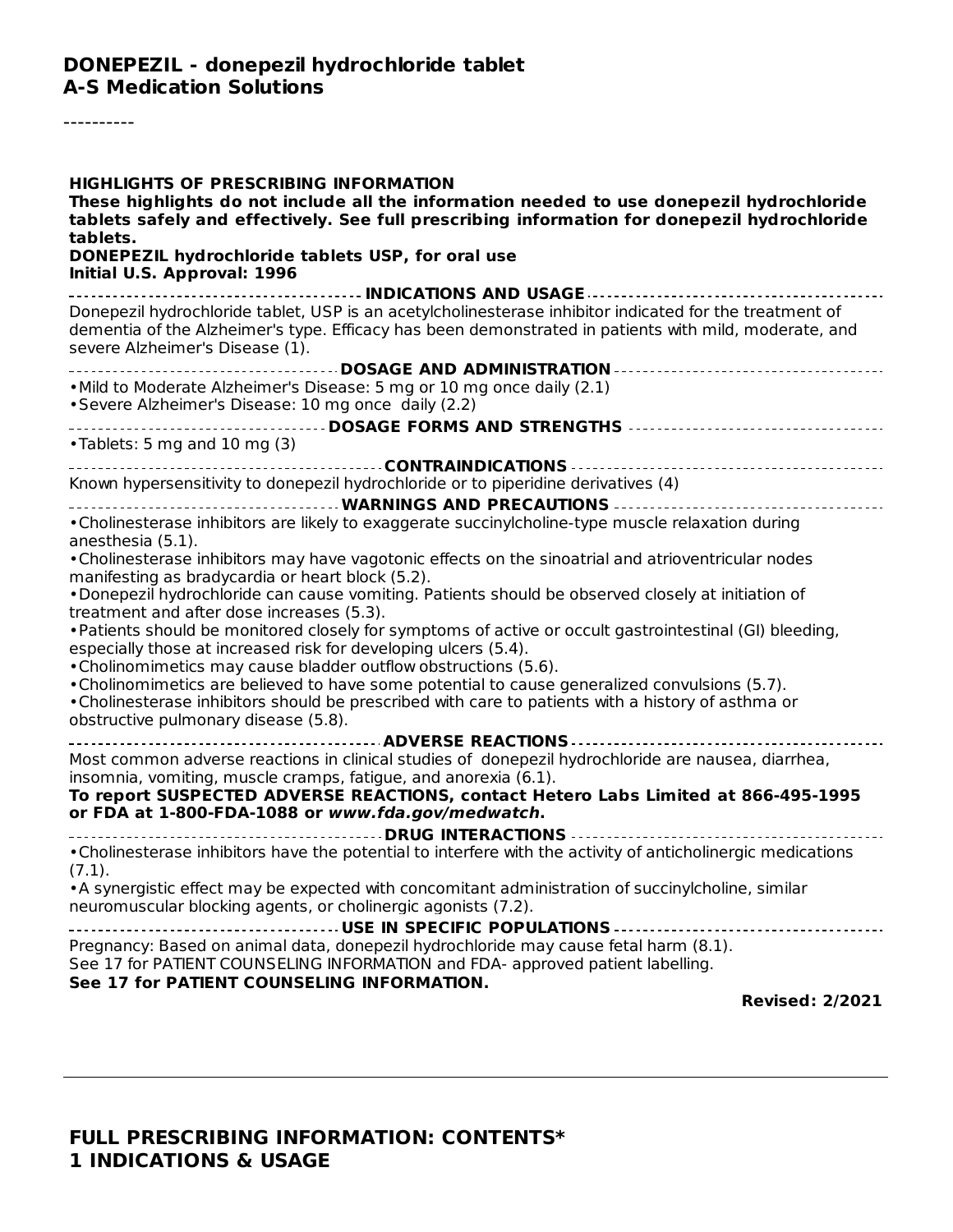## **2 DOSAGE & ADMINISTRATION**

- 2.1 Dosing in Mild to Moderate Alzheimer's Disease
- 2.2 Dosing in Severe Alzheimer's Disease
- 2.3 Administration Information

## **3 DOSAGE FORMS & STRENGTHS**

#### **4 CONTRAINDICATIONS**

#### **5 WARNINGS AND PRECAUTIONS**

- 5.1 Anesthesia
- 5.2 Cardiovascular Conditions
- 5.3 Nausea and Vomiting
- 5.4 Peptic Ulcer Disease and GI Bleeding
- 5.6 Genitourinary Conditions
- 5.7 Neurological Conditions: Seizures
- 5.8 Pulmonary Conditions

## **6 ADVERSE REACTIONS**

- 6.1 Clinical Trials Experience
- 6.2 Postmarketing Experience

## **7 DRUG INTERACTIONS**

- 7.1 Use with Anticholinergics
- 7.2 Use with Cholinomimetics and Other Cholinesterase Inhibitors

# **8 USE IN SPECIFIC POPULATIONS**

- 8.1 Pregnancy
- 8.3 Nursing Mothers
- 8.4 Pediatric Use
- 8.5 Geriatric Use

## **10 OVERDOSAGE**

## **11 DESCRIPTION**

# **12 CLINICAL PHARMACOLOGY**

- 12.1 Mechanism of Action
- 12.3 Pharmacokinetics

## **13 NONCLINICAL TOXICOLOGY**

- 13.1 Carcinogenesis, Mutagenesis, Impairment of Fertility
- 13.2 Animal Toxicology and/ or Pharmacology

## **14 CLINICAL STUDIES**

- 14.1 Mild to Moderate Alzheimer's Disease
- 14.2 Severe Alzheimer's Disease

# **16 HOW SUPPLIED/STORAGE AND HANDLING**

#### **17 PATIENT COUNSELING INFORMATION**

\* Sections or subsections omitted from the full prescribing information are not listed.

## **FULL PRESCRIBING INFORMATION**

## **1 INDICATIONS & USAGE**

Donepezil hydrochloride tablet, USP is indicated for the treatment of dementia of the Alzheimer's type. Efficacy has been demonstrated in patients with mild, moderate, and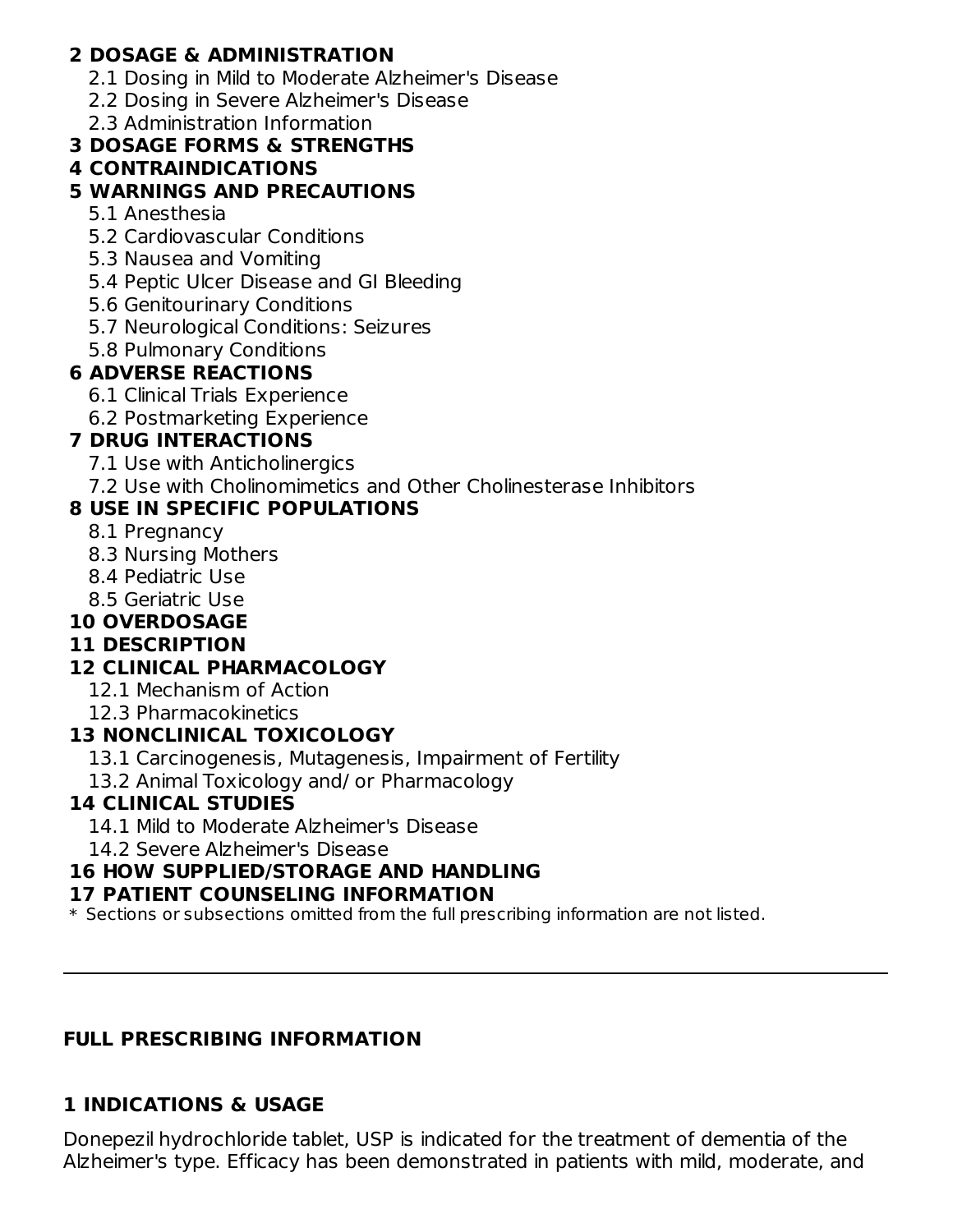severe Alzheimer's disease.

## **2 DOSAGE & ADMINISTRATION**

#### **2.1 Dosing in Mild to Moderate Alzheimer's Disease**

The recommended starting dosage of donepezil hydrochloride tablet is 5 mg administered once per day in the evening, just prior to retiring. The maximum recommended dosage of donepezil hydrochloride tablet in patients with mild to moderate Alzheimer's disease is 10 mg per day. A dose of 10 mg should not be administered until patients have been on a daily dose of 5 mg for 4 to 6 weeks.

#### **2.2 Dosing in Severe Alzheimer's Disease**

The recommended starting dosage of donepezil hydrochloride tablet is 5 mg administered once per day in the evening, just prior to retiring. A dose of 10 mg should not be administered until patients have been on a daily dose of 5 mg for 4 to 6 weeks.

#### **2.3 Administration Information**

Donepezil hydrochloride tablet should be taken in the evening, just prior to retiring. Donepezil hydrochloride tablet can be taken with or without food.

## **3 DOSAGE FORMS & STRENGTHS**

Donepezil hydrochloride is supplied as film coated, round tablets containing 5 mg, or 10 mg of donepezil hydrochloride.

The 5 mg tablets are white round biconvex, film coated tablets debossed with "I" on one side and "24" on the other side.

The 10 mg tablets are yellow round biconvex, film coated tablets debossed with "I" on one side and "21" on the other side.

## **4 CONTRAINDICATIONS**

Donepezil hydrochloride tablet is contraindicated in patients with known hypersensitivity to donepezil hydrochloride or to piperidine derivatives.

## **5 WARNINGS AND PRECAUTIONS**

#### **5.1 Anesthesia**

Donepezil hydrochloride, as a cholinesterase inhibitor, is likely to exaggerate succinylcholine-type muscle relaxation during anesthesia.

## **5.2 Cardiovascular Conditions**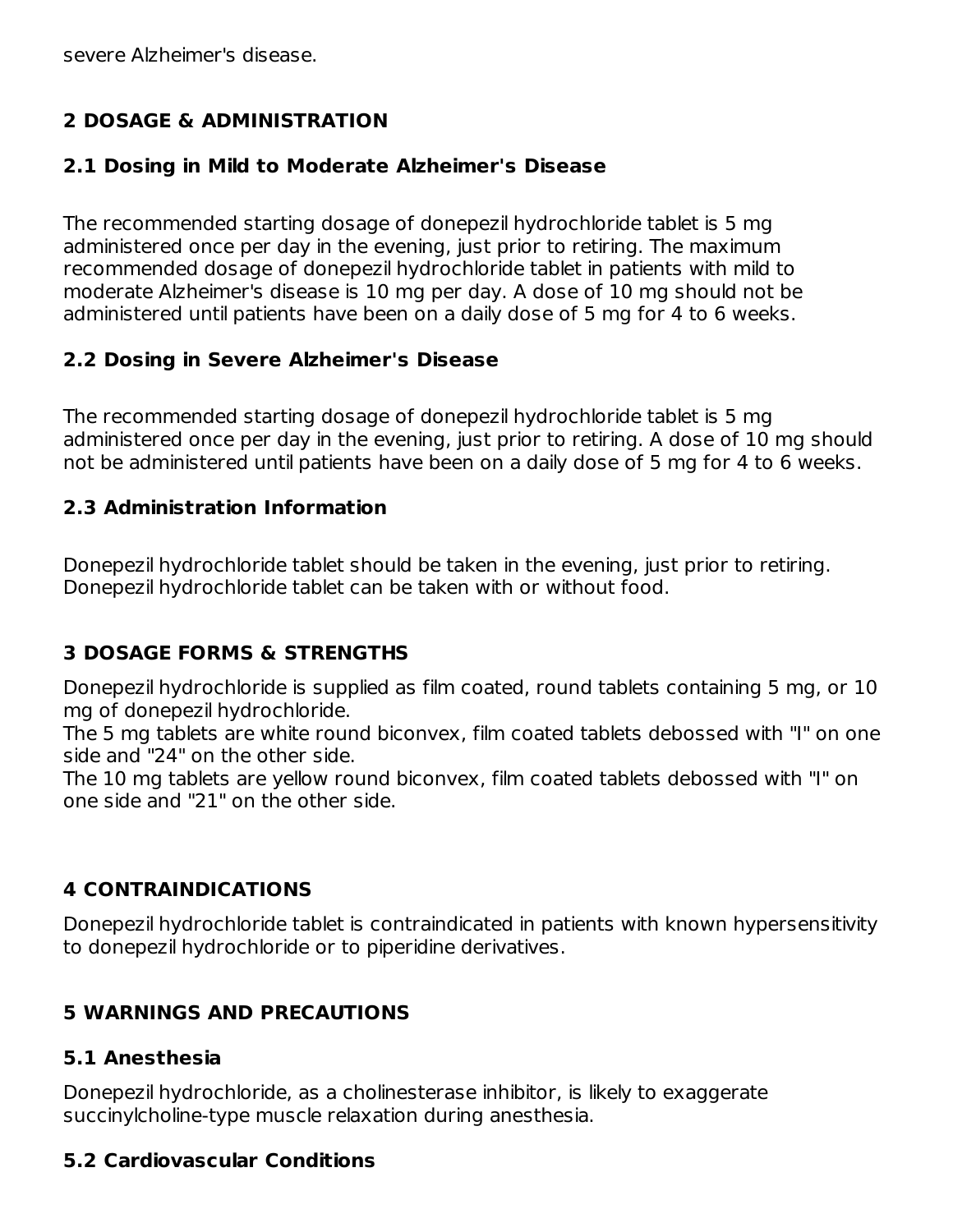Because of their pharmacological action, cholinesterase inhibitors may have vagotonic effects on the sinoatrial and atrioventricular nodes. This effect may manifest as bradycardia or heart block in patients both with and without known underlying cardiac conduction abnormalities. Syncopal episodes have been reported in association with the use of donepezil hydrochloride.

## **5.3 Nausea and Vomiting**

Donepezil hydrochloride, as a predictable consequence of its pharmacological properties, has been shown to produce diarrhea, nausea, and vomiting. These effects, when they occur, appear more frequently with the 10 mg/day dose than with the 5 mg/day dose.

Although in most cases, these effects have been transient, sometimes lasting one to three weeks, and have resolved during continued use of donepezil hydrochloride, patients should be observed closely at the initiation of treatment and after dose increases.

# **5.4 Peptic Ulcer Disease and GI Bleeding**

Through their primary action, cholinesterase inhibitors may be expected to increase gastric acid secretion due to increased cholinergic activity. Therefore, patients should be monitored closely for symptoms of active or occult gastrointestinal bleeding, especially those at increased risk for developing ulcers, e.g., those with a history of ulcer disease or those receiving concurrent nonsteroidal anti-inflammatory drugs (NSAIDs). Clinical studies of donepezil hydrochloride in a dose of 5 mg/day to 10 mg/day have shown no increase, relative to placebo, in the incidence of either peptic ulcer disease or gastrointestinal bleeding.

# **5.6 Genitourinary Conditions**

Although not observed in clinical trials of donepezil hydrochloride, cholinomimetics may cause bladder outflow obstruction.

# **5.7 Neurological Conditions: Seizures**

Cholinomimetics are believed to have some potential to cause generalized convulsions. However, seizure activity also may be a manifestation of Alzheimer's disease.

# **5.8 Pulmonary Conditions**

Because of their cholinomimetic actions, cholinesterase inhibitors should be prescribed with care to patients with a history of asthma or obstructive pulmonary disease.

# **6 ADVERSE REACTIONS**

The following serious adverse reactions are described below and elsewhere in the labeling:

- Cardiovascular Conditions [see Warnings and Precautions (5.2)]
- Nausea and Vomiting [see Warnings and Precautions (5.3)]
- Peptic Ulcer Disease and GI Bleeding [see Warnings and Precautions (5.4)]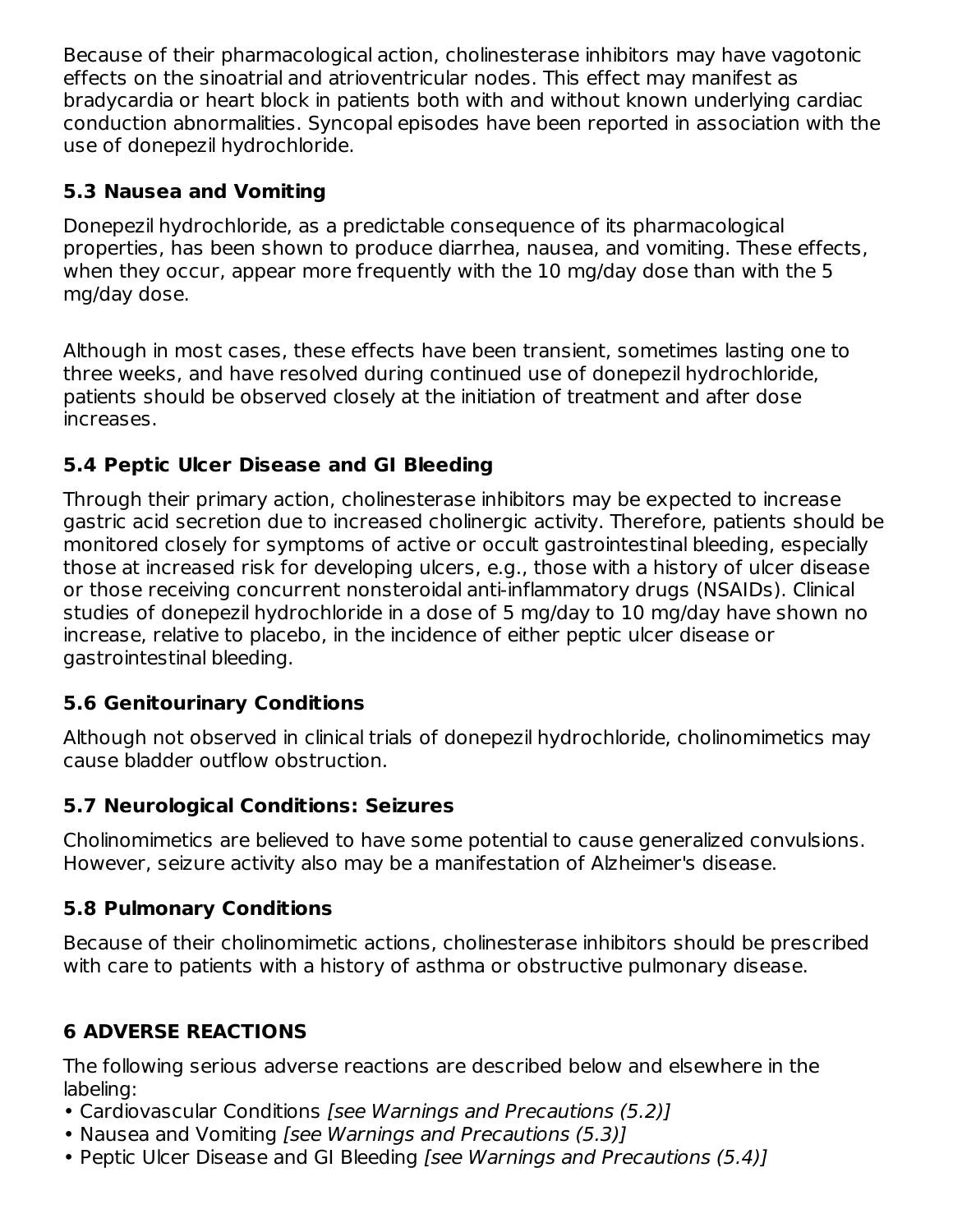- Genitourinary Conditions [see Warnings and Precautions (5.6)]
- Neurological Conditions: Seizures *[see Warnings and Precautions (5.7)]*
- Pulmonary Conditions [see Warnings and Precautions (5.8)]

#### **6.1 Clinical Trials Experience**

Because clinical trials are conducted under widely varying conditions, adverse reaction rates observed in the clinical trials of a drug cannot be directly compared to rates in the clinical trials of another drug and may not reflect the rates observed in practice. Donepezil hydrochloride has been administered to over 1,700 individuals during clinical trials worldwide. Approximately 1200 of these patients have been treated for at least 3 months and more than 1,000 patients have been treated for at least 6 months. Controlled and uncontrolled trials in the United States included approximately 900 patients. In regards to the highest dose of 10 mg/day, this population includes 650 patients treated for 3 months, 475 patients treated for 6 months, and 116 patients treated for over 1 year. The range of patient exposure is from 1 to 1,214 days Mild to Moderate Alzheimer's Disease

#### Adverse Reactions Leading to Discontinuation

The rates of discontinuation from controlled clinical trials of donepezil hydrochloride due to adverse reactions for the donepezil hydrochloride 5 mg/day treatment groups were comparable to those of placebo treatment groups at approximately 5%. The rate of discontinuation of patients who received 7-day escalations from 5 mg/day to 10 mg/day was higher at 13%.

The most common adverse reactions leading to discontinuation, defined as those occurring in at least 2% of patients and at twice or more the incidence seen in placebo patients, are shown in Table 1.

**Table 1. Most Common Adverse Reactions Leading to Discontinuation in Patients with Mild to Moderate Alzheimer's Disease**

| <b>Adverse Reaction</b> | <b>Placebo</b><br>$(n=355)$<br>% | 5 mg/day<br><b>Donepezil</b><br>Hydrochloride<br>$(n=350)$ | 10 mg/day<br><b>Donepezil</b><br>Hydrochloride<br>$(n=315)$ |
|-------------------------|----------------------------------|------------------------------------------------------------|-------------------------------------------------------------|
|                         |                                  | %                                                          | %                                                           |
| Nausea                  |                                  |                                                            |                                                             |
| Diarrhea                |                                  | ${<}1$                                                     |                                                             |
| Vomiting                | 1ح                               | 1 ~                                                        |                                                             |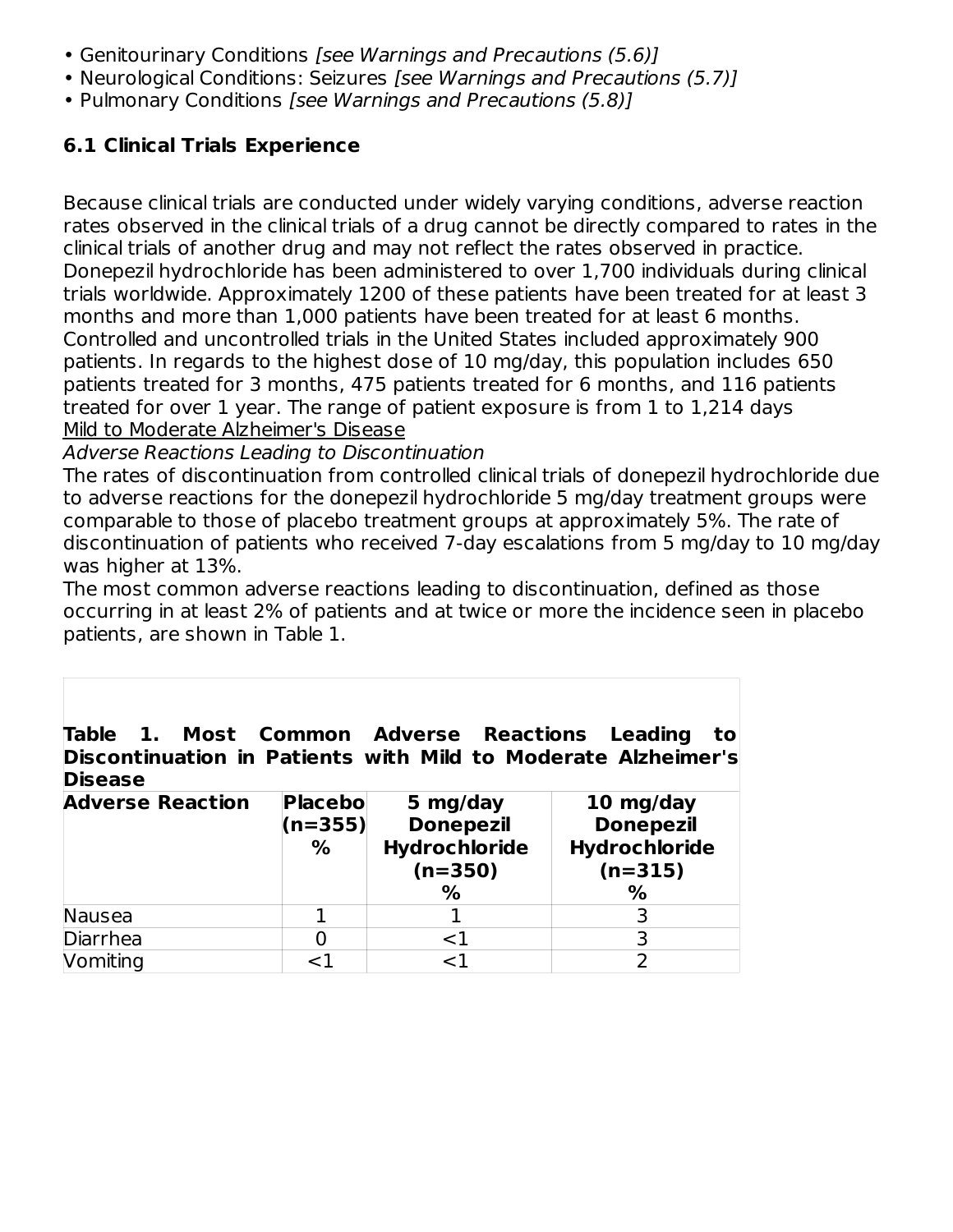#### Most Common Adverse Reactions

The most common adverse reactions, defined as those occurring at a frequency of at least 5% in patients receiving 10 mg/day and twice the placebo rate, are largely predicted by donepezil hydrochloride's cholinomimetic effects. These include nausea, diarrhea, insomnia, vomiting, muscle cramp, fatigue and anorexia. These adverse reactions were often transient, resolving during continued donepezil hydrochloride treatment without the need for dose modification.

There is evidence to suggest that the frequency of these common adverse reactions may be affected by the rate of titration. An open-label study was conducted with 269 patients who received placebo in the 15- and 30-week studies. These patients were titrated to a dose of 10 mg/day over a 6-week period. The rates of common adverse reactions were lower than those seen in patients titrated to 10 mg/day over one week in the controlled clinical trials and were comparable to those seen in patients on 5 mg/day. See Table 2 for a comparison of the most common adverse reactions following one and six week titration regimens.

| Table 2. Comparison of Rates of Adverse Reactions in Mild to<br>Moderate Patients Titrated to 10 mg/day over 1 and 6 Weeks |   |                                             |                        |                              |  |
|----------------------------------------------------------------------------------------------------------------------------|---|---------------------------------------------|------------------------|------------------------------|--|
|                                                                                                                            |   | <b>No titration</b>                         | One week<br>titration  | <b>Six week</b><br>titration |  |
| <b>Adverse</b><br>Event                                                                                                    |   | Placebo 5 mg/day<br>$(n=315)$ $(n=311)$ $ $ | 10 mg/day<br>$(n=315)$ | 10 mg/day<br>$(n=269)$       |  |
|                                                                                                                            | % | ℅                                           | ℅                      | %                            |  |
| <b>Nausea</b>                                                                                                              | 6 | 5                                           | 19                     | 6                            |  |
| <b>Diarrhea</b>                                                                                                            | 5 | 8                                           | 15                     | 9                            |  |
| Insomnia                                                                                                                   | 6 | 6                                           | 14                     | 6                            |  |
| Fatigue                                                                                                                    | 3 | 4                                           | 8                      |                              |  |
| Vomiting                                                                                                                   | 3 | 3                                           | 8                      | 5                            |  |
| Muscle                                                                                                                     |   | 6                                           | 8                      |                              |  |
| cramps                                                                                                                     |   |                                             |                        |                              |  |
| Anorexia                                                                                                                   | 2 | 3                                           |                        |                              |  |

Table 3 lists adverse reactions that occurred in at least 2% of patients in pooled placebocontrolled trials who received either donepezil hydrochloride 5 mg or 10 mg and for which the rate of occurrence was greater for patients treated with donepezil hydrochloride than with placebo. In general, adverse reactions occurred more frequently in female patients and with advancing age.

| Table 3. Adverse Reactions in Pooled Placebo-Controlled Clinical<br>Trials in Mild to Moderate Alzheimer's Disease |                             |                                          |
|--------------------------------------------------------------------------------------------------------------------|-----------------------------|------------------------------------------|
| <b>Adverse Reaction</b>                                                                                            | <b>Placebo</b><br>$(n=355)$ | <b>Donepezil</b><br><b>Hydrochloride</b> |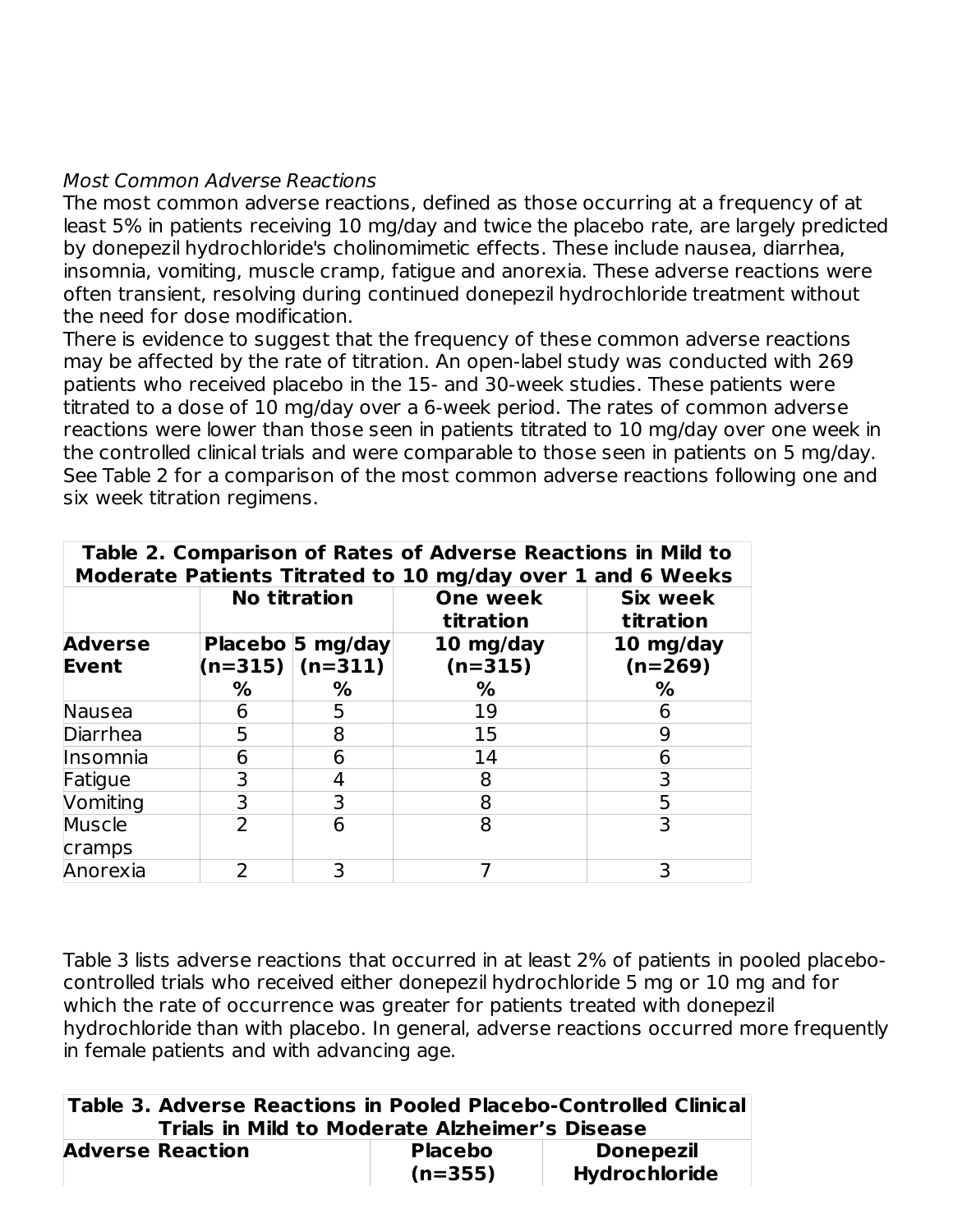|                                     | $\frac{0}{0}$           | $(n=747)$<br>% |
|-------------------------------------|-------------------------|----------------|
| <b>Percent of Patients with any</b> | 72                      | 74             |
| <b>Adverse Reaction</b>             |                         |                |
| Nausea                              | 6                       | 11             |
| <b>Diarrhea</b>                     | 5                       | 10             |
| Headache                            | 9                       | 10             |
| Insomnia                            | 6                       | 9              |
| Pain, various locations             | 8                       | 9              |
| <b>Dizziness</b>                    | 6                       | 8              |
| Accident                            | 6                       |                |
| <b>Muscle Cramps</b>                | $\overline{2}$          | 6              |
| Fatigue                             | 3                       | 5              |
| Vomiting                            | 3                       | 5              |
| Anorexia                            | $\overline{2}$          | 4              |
| Ecchymosis                          | $\overline{\mathsf{3}}$ | 4              |
| <b>Abnormal Dreams</b>              | 0                       | 3              |
| Depression                          | ${<}1$                  | 3              |
| Weight loss                         | 1                       | 3              |
| <b>Arthritis</b>                    | 1                       | $\overline{2}$ |
| <b>Frequent Urination</b>           | $\overline{1}$          | $\overline{2}$ |
| Somnolence                          | ${<}1$                  | 2              |
| Syncope                             |                         | $\overline{2}$ |

Severe Alzheimer's Disease (Donepezil Hydrochloride 5 mg/day and 10 mg/day) Donepezil hydrochloride has been administered to over 600 patients with severe Alzheimer's disease during clinical trials of at least 6 months duration, including three double-blind, placebo-controlled trials, two of which had an open label extension. Adverse Reactions Leading to Discontinuation

The rates of discontinuation from controlled clinical trials of donepezil hydrochloride due to adverse reactions for the donepezil hydrochloride patients were approximately 12% compared to 7% for placebo patients. The most common adverse reactions leading to discontinuation, defined as those occurring in at least 2% of donepezil hydrochloride patients and at twice or more the incidence seen in placebo, were anorexia (2% vs. 1% placebo), nausea (2% vs. <1% placebo), diarrhea (2% vs. 0% placebo) and urinary tract infection (2% vs. 1% placebo).

#### Most Common Adverse Reactions

The most common adverse reactions, defined as those occurring at a frequency of at least 5% in patients receiving donepezil hydrochloride and at twice or more the placebo rate, are largely predicted by donepezil hydrochloride's cholinomimetic effects. These include diarrhea, anorexia, vomiting, nausea, and ecchymosis. These adverse reactions were often transient, resolving during continued donepezil hydrochloride treatment without the need for dose modification.

Table 4 lists adverse reactions that occured in at least 2% of patients in pooled placebocontrolled trials who received donepezil hydrochloride 5 mg or 10 mg and for which the rate of occurrence was greater for patients treated with donepezil hydrochloride than with placebo.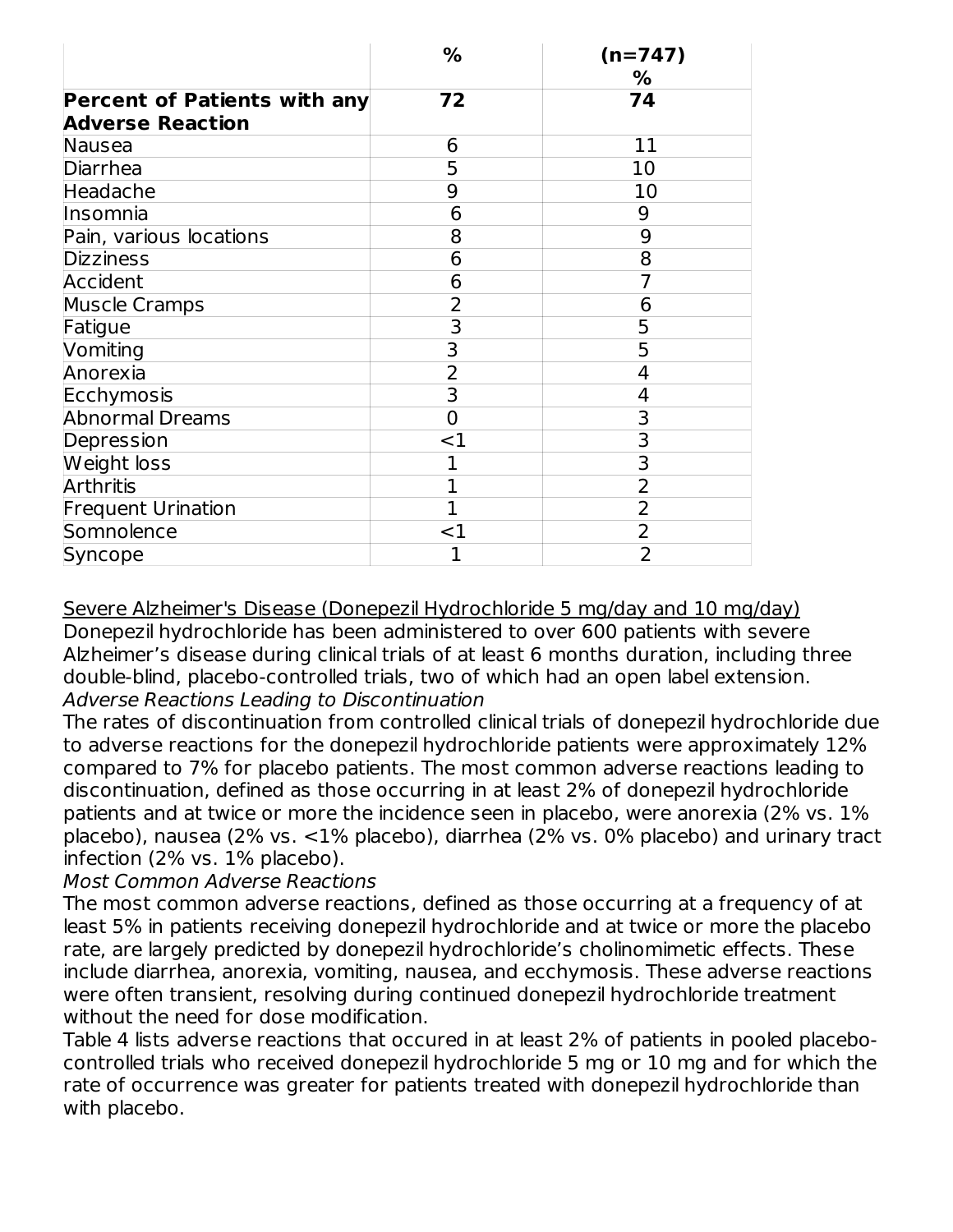| Table 4. Adverse Reactions in Pooled Controlled Clinical Trials in<br><b>Severe Alzheimer's Disease</b> |                             |                                                |  |  |  |
|---------------------------------------------------------------------------------------------------------|-----------------------------|------------------------------------------------|--|--|--|
| <b>Body System/Adverse</b><br><b>Reactions</b>                                                          | <b>Placebo</b><br>$(n=392)$ | <b>Donepezil</b><br>Hydrochloride<br>$(n=501)$ |  |  |  |
|                                                                                                         | %                           | %                                              |  |  |  |
| <b>Percent of Patients with any</b><br><b>Adverse Reactions</b>                                         | 73                          | 81                                             |  |  |  |
| Accident                                                                                                | 12                          | 13                                             |  |  |  |
| Infection                                                                                               | 9                           | 11                                             |  |  |  |
| Diarrhea                                                                                                | 4                           | 10                                             |  |  |  |
| Anorexia                                                                                                | $\overline{4}$              | 8                                              |  |  |  |
| Vomiting                                                                                                | $\overline{4}$              | 8                                              |  |  |  |
| Nausea                                                                                                  | $\overline{2}$              | 6                                              |  |  |  |
| Insomnia                                                                                                | $\overline{4}$              | 5                                              |  |  |  |
| Ecchymosis                                                                                              | $\overline{2}$              | 5                                              |  |  |  |
| Headache                                                                                                | 3                           | 4                                              |  |  |  |
| Hypertension                                                                                            | $\overline{2}$              | 3                                              |  |  |  |
| Pain                                                                                                    | $\overline{2}$              | 3                                              |  |  |  |
| <b>Back Pain</b>                                                                                        | $\overline{2}$              | 3                                              |  |  |  |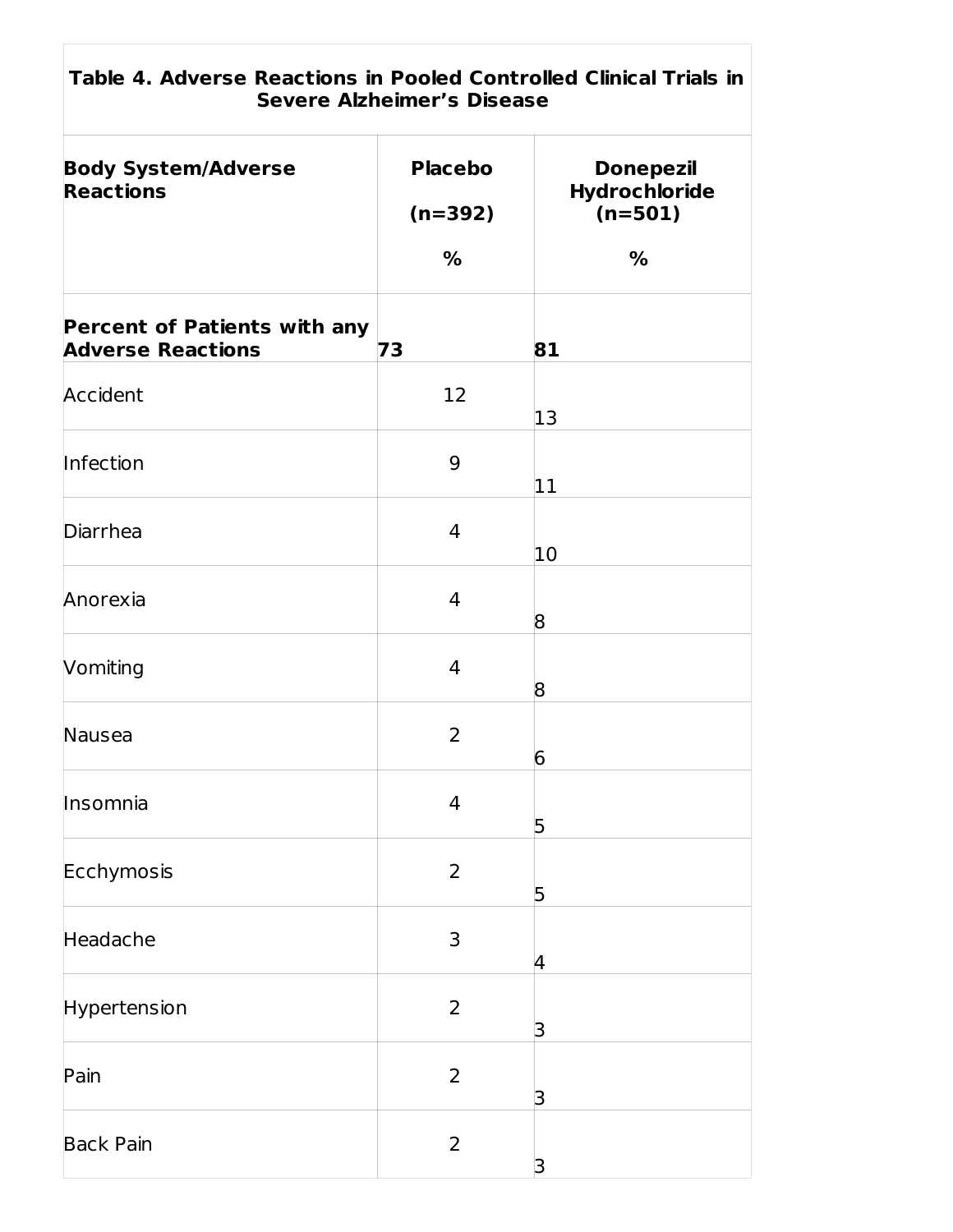| Eczema                                | $\overline{2}$ | 3              |
|---------------------------------------|----------------|----------------|
| Hallucinations                        | $\mathbf{1}$   | З              |
| <b>Hostility</b>                      | $\overline{2}$ | З              |
| Increase in Creatine<br>Phosphokinase | $\mathbf{1}$   | З              |
| Nervousness                           | $\overline{2}$ | 3              |
| Fever                                 | $\mathbf{1}$   | $\overline{2}$ |
| Chest Pain                            | <1             | 2              |
| Confusion                             | $\mathbf 1$    | 2              |
| Dehydration                           | $\mathbf{1}$   | $\overline{2}$ |
| Depression                            | $\mathbf{1}$   | 2              |
| <b>Dizziness</b>                      | $\mathbf{1}$   | 2              |
| <b>Emotional Lability</b>             | $\mathbf{1}$   | 2              |
| Hemorrhage                            | $\mathbf{1}$   | 2              |
| Hyperlipemia                          | <1             | 2              |
| Personality Disorder                  | $\mathbf{1}$   | 2              |
| Somnolence                            | $\mathbf{1}$   | 2              |
| Syncope                               | $\mathbf{1}$   | 2              |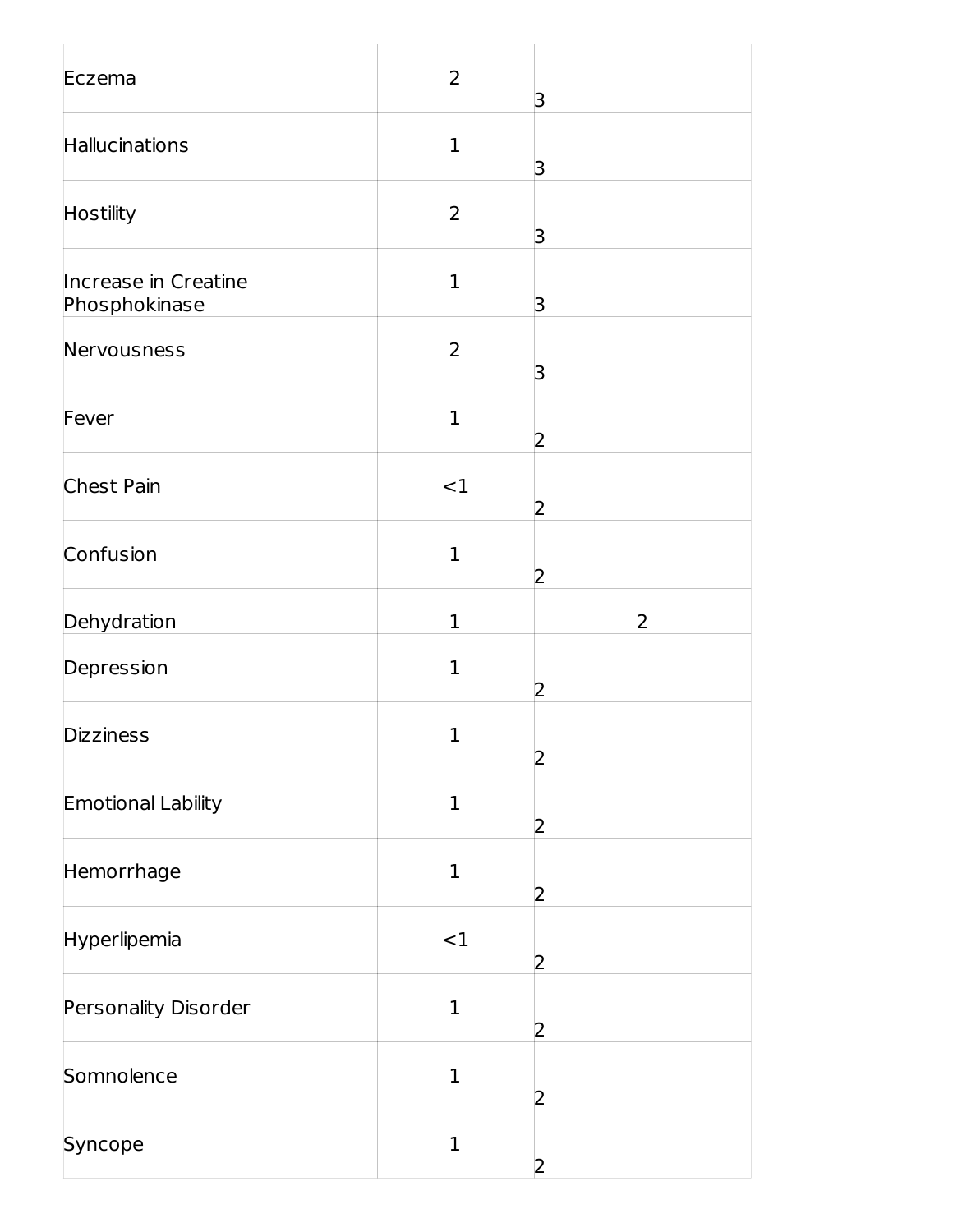12

# **6.2 Postmarketing Experience**

The following adverse reactions have been identified during post-approval use donepezil hydrochloride. Because these reactions are reported voluntarily from a population of uncertain size, it is not always possible to reliably estimate their frequency or establish a causal relationship to drug exposure.

Abdominal pain, agitation, aggression, cholecystitis, confusion, convulsions, hallucinations, heart block (all types), hemolytic anemia, hepatitis, hyponatremia, neuroleptic malignant syndrome, pancreatitis, rash, rhabdomyolysis, QTc prolongation, and torsade de pointes.

# **7 DRUG INTERACTIONS**

## **7.1 Use with Anticholinergics**

Because of their mechanism of action, cholinesterase inhibitors have the potential to interfere with the activity of anticholinergic medications.

## **7.2 Use with Cholinomimetics and Other Cholinesterase Inhibitors**

A synergistic effect may be expected when cholinesterase inhibitors are given concurrently with succinylcholine, similar neuromuscular blocking agents or cholinergic agonists such as bethanechol.

# **8 USE IN SPECIFIC POPULATIONS**

## **8.1 Pregnancy**

Pregnancy Category C

There are no adequate or well-controlled studies in pregnant women. Donepezil hydrochloride should be used during pregnancy only if the potential benefit justifies the potential risk to the fetus.

Oral administration of donepezil to pregnant rats and rabbits during the period of organogenesis did not produce any teratogenic effects at doses up to 10 mg/kg/day (approximately 7 times the MRHD on a mg/m<sup>2</sup> basis). Oral administration of donepezil (1, 3, 10 mg/kg/day) to rats during late gestation and throughout lactation to weaning produced an increase in stillbirths and reduced offspring survival through postpartum day 4 at the highest dose. The no-effect dose of 3 mg/kg/day is approximately equal to the MRHD on a mg/m<sup>2</sup> basis.

## **8.3 Nursing Mothers**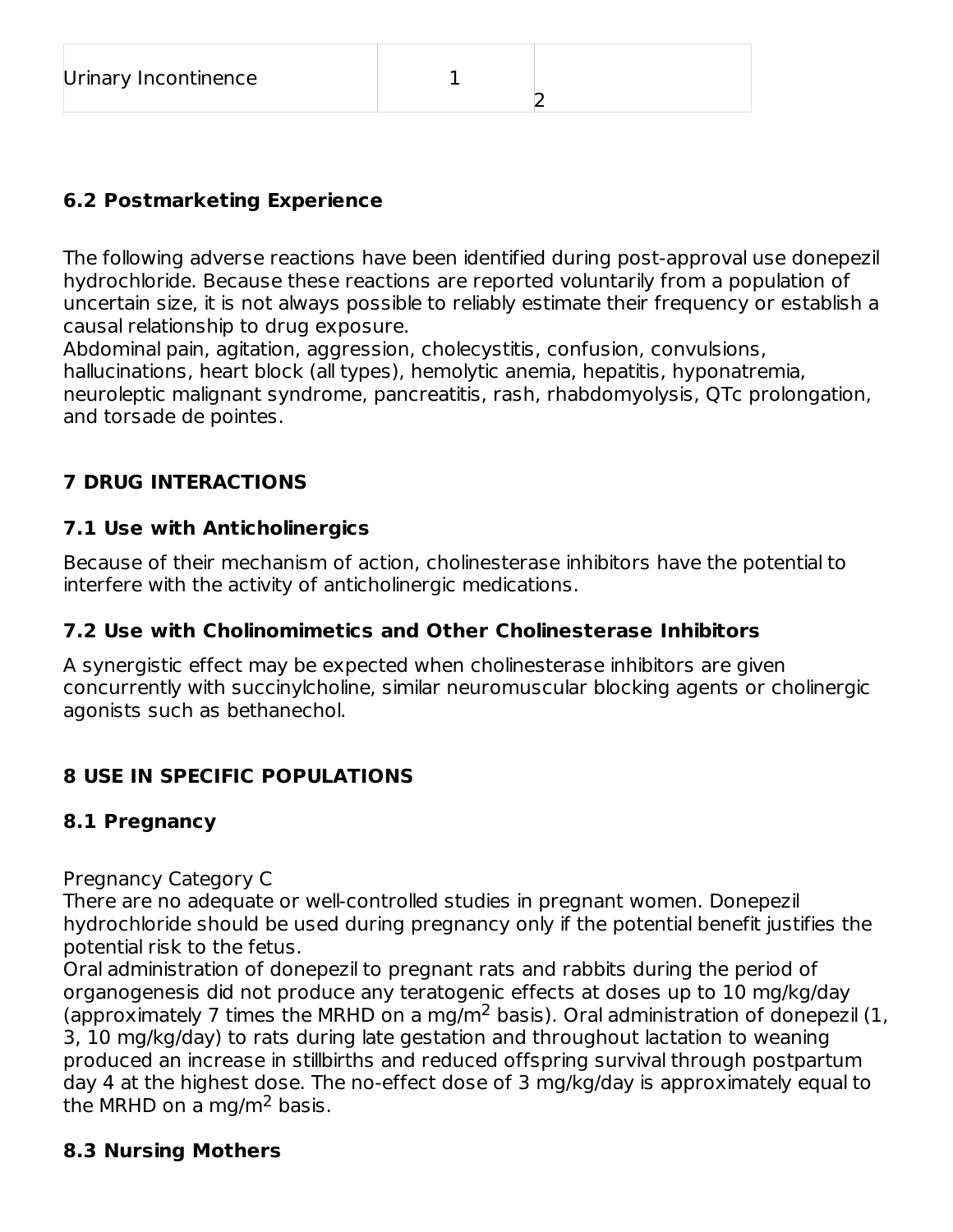It is not known whether donepezil is excreted in human milk. Caution should be exercised when donepezil hydrochloride is administered to a nursing woman.

## **8.4 Pediatric Use**

The safety and effectiveness of donepezil hydrochloride in pediatric patients have not been established.

## **8.5 Geriatric Use**

Alzheimer's disease is a disorder occurring primarily in individuals over 55 years of age. The mean age of patients enrolled in the clinical studies with donepezil hydrochloride was 73 years; 80% of these patients were between 65 and 84 years old, and 49% of patients were at or above the age of 75. The efficacy and safety data presented in the clinical trials section were obtained from these patients. There were no clinically significant differences in most adverse reactions reported by patient groups  $\geq 65$  years old and  $\leq$ 65 years old.

# **10 OVERDOSAGE**

Because strategies for the management of overdose are continually evolving, it is advisable to contact a Poison Control Center to determine the latest recommendations for the management of an overdose of any drug.

As in any case of overdose, general supportive measures should be utilized. Overdosage with cholinesterase inhibitors can result in cholinergic crisis characterized by severe nausea, vomiting, salivation, sweating, bradycardia, hypotension, respiratory depression, collapse and convulsions. Increasing muscle weakness is a possibility and may result in death if respiratory muscles are involved. Tertiary anticholinergics such as atropine may be used as an antidote for donepezil hydrochloride overdosage. Intravenous atropine sulfate titrated to effect is recommended: an initial dose of 1 to 2 mg IV with subsequent doses based upon clinical response. A typical responses in blood pressure and heart rate have been reported with other cholinomimetics when coadministered with quaternary anticholinergics such as glycopyrrolate. It is not known whether donepezil hydrochloride and/or its metabolites can be removed by dialysis (hemodialysis, peritoneal dialysis, or hemofiltration).

Dose-related signs of toxicity in animals included reduced spontaneous movement, prone position, staggering gait, lacrimation, clonic convulsions, depressed respiration, salivation, miosis, tremors, fasciculation and lower body surface temperature.

# **11 DESCRIPTION**

Donepezil hydrochloride USP is a reversible inhibitor of the enzyme acetylcholinesterase, known chemically as 2, 3-Dihydro-5, 6-dimethoxy-2-[[1-(phenylmethyl)-4 piperidinyl]methyl]-1H-inden-1-one hydrochloride. Donepezil hydrochloride USP is commonly referred to in the pharmacological literature as E2020. It has an empirical formula of  $\mathsf{C}_{24}\mathsf{H}_{29}\mathsf{NO}_{3}\mathsf{H}\mathsf{Cl}$  and a molecular weight of 415.96. Donepezil hydrochloride USP is a white to off white crystalline powder and is soluble in water, methanol and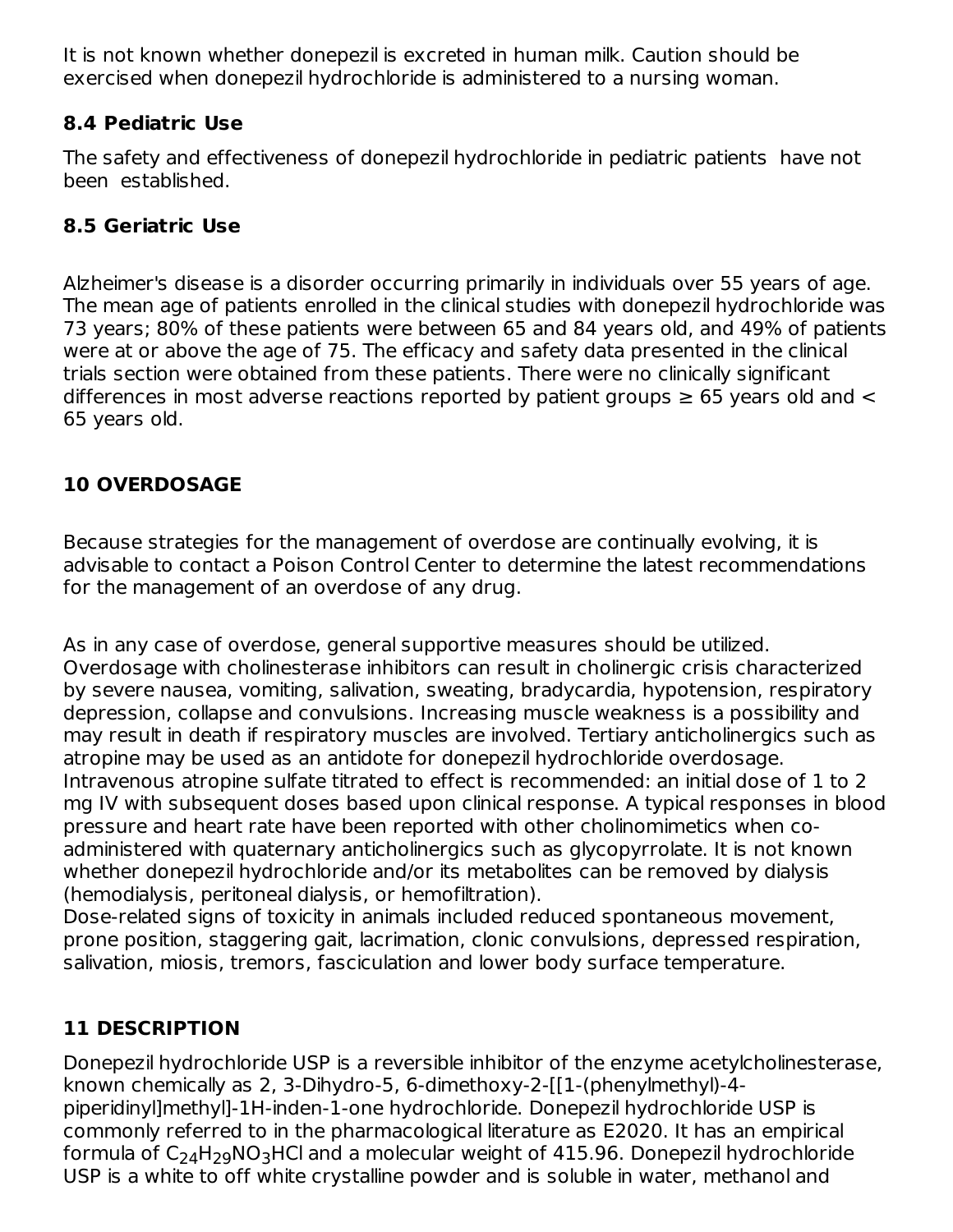chloroform and sparingly soluble in acetic acid.

 $H_3CO$ HCI  $H_3CO$ 

Donepezil hydrochloride USP is available for oral administration in film-coated tablets containing 5 and 10 mg of donepezil hydrochloride USP.

Inactive ingredients in 5 mg and 10 mg tablets are corn starch, hydroxypropyl cellulose, lactose monohydrate, magnesium stearate and microcrystalline cellulose. The film coating contains hypromellose, polyethylene glycol, talc and titanium dioxide. Additionally, the 10 mg tablet contains yellow iron oxide as a coloring agent. Meets Organic Impurities Test Procedure 2

## **12 CLINICAL PHARMACOLOGY**

## **12.1 Mechanism of Action**

Current theories on the pathogenesis of the cognitive signs and symptoms of Alzheimer's disease attribute some of them to a deficiency of cholinergic neurotransmission.

Donepezil hydrochloride is postulated to exert its therapeutic effect by enhancing cholinergic function. This is accomplished by increasing the concentration of acetylcholine through reversible inhibition of its hydrolysis by acetylcholinesterase. There is no evidence that donepezil alters the course of the underlying dementing process.

## **12.3 Pharmacokinetics**

Pharmacokinetics of donepezil are linear over a dose range of 1 to 10 mg given once daily. The rate and extent of absorption of donepezil hydrochloride tablets are not influenced by food.

Based on population pharmacokinetic analysis of plasma donepezil concentrations measured in patients with Alzheimer's disease, following oral dosing, peak plasma concentration is achieved in 3 hours for donepezil hydrochloride 10 mg tablets. The elimination half life of donepezil is about 70 hours, and the mean apparent plasma clearance (Cl/F) is 0.13 to 0.19 L/hr/kg. Following multiple dose administration, donepezil accumulates in plasma by 4 to 7 fold, and steady state is reached within 15 days. The steady state volume of distribution is 12 to 16 L/kg. Donepezil is approximately 96% bound to human plasma proteins, mainly to albumins (about 75%) and alpha1 - acid glycoprotein (about 21%) over the concentration range of 2 to 1000 ng/mL.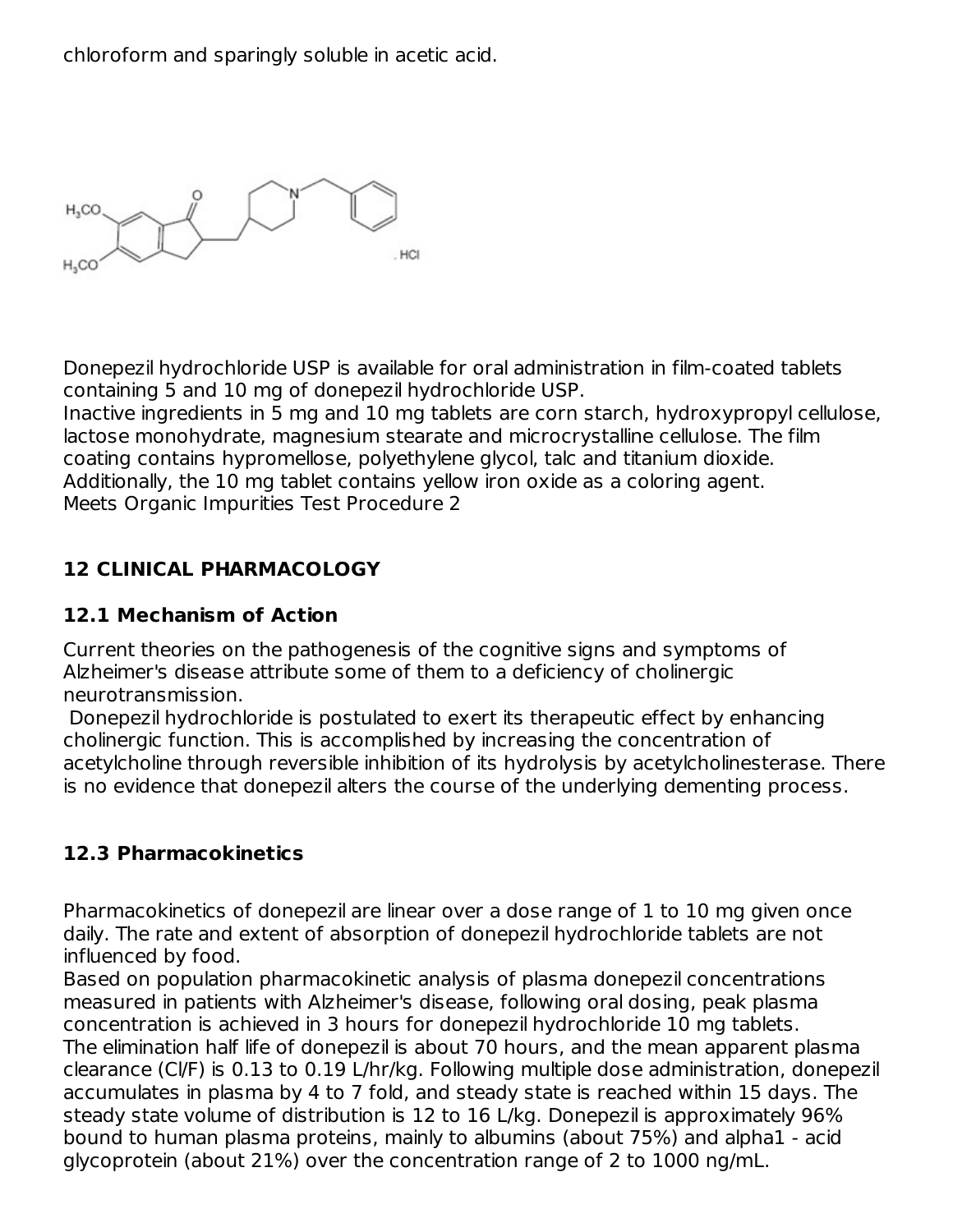Donepezil is both excreted in the urine intact and extensively metabolized to four major metabolites, two of which are known to be active, and a number of minor metabolites, not all of which have been identified. Donepezil is metabolized by CYP 450 isoenzymes 2D6 and 3A4 and undergoes glucuronidation. Following administration of 14C-labeled donepezil, plasma radioactivity, expressed as a percent of the administered dose, was present primarily as intact donepezil (53%) and as 6-O-desmethyl donepezil (11%), which has been reported to inhibit AChE to the same extent as donepezil in vitro and was found in plasma at concentrations equal to about 20% of donepezil. Approximately 57% and 15% of the total radioactivity was recovered in urine and feces, respectively, over a period of 10 days, while 28% remained unrecovered, with about 17% of the donepezil dose recovered in the urine as unchanged drug. Examination of the effect of CYP2D6 genotype in Alzheimer's patients showed differences in clearance values among CYP2D6 genotype subgroups. When compared to the extensive metabolizers, poor metabolizers had a 31.5% slower clearance and ultra-rapid metabolizers had a 24% faster clearance.

#### Hepatic Disease

In a study of 10 patients with stable alcoholic cirrhosis, the clearance of donepezil hydrochloride was decreased by 20% relative to 10 healthy age-and sex-matched subjects.

#### Renal Disease

In a study of 11 patients with moderate to severe renal impairment (CIC  $<$  18  $mL/min/1.73 m<sup>2</sup>$ ) the clearance of donepezil hydrochloride did not differ from 11 ageand sex-matched healthy subjects.

#### Age

No formal pharmacokinetic study was conducted to examine age-related differences in the pharmacokinetics of donepezil hydrochloride. Population pharmacokinetic analysis suggested that the clearance of donepezil in patients decreases with increasing age. When compared with 65-year old, subjects, 90-year old subjects have a 17% decrease in clearance, while 40-year old subjects have a 33% increase in clearance. The effect of age on donepezil clearance may not be clinically significant.

#### Gender and Race

No specific pharmacokinetic study was conducted to investigate the effects of gender and race on the disposition of donepezil hydrochloride. However, retrospective pharmacokinetic analysis and population pharmacokinetic analysis of plasma donepezil concentrations measured in patients with Alzheimer's disease indicates that gender and race (Japanese and Caucasians) did not affect the clearance of donepezil hydrochloride to an important degree.

#### Body weight

There was a relationship noted between body weight and clearance. Over the range of body weight from 50 kg to 110 kg, clearance increased from 7.77 L/h to 14.04 L/h, with a value of 10 L/hr for 70 kg individuals.

## Drug Interactions

## Effect of donepezil hydrochloride on the Metabolism of Other Drugs

No *in vivo* clinical trials have investigated the effect of donepezil hydrochloride on the clearance of drugs metabolized by CYP 3A4 (e.g. cisapride, terfenadine) or by CYP 2D6 (e.g. imipramine). However, in vitro studies show a low rate of binding to these enzymes (mean  $K_i$  about 50 to130  $\mu$ M), that, given the therapeutic plasma concentrations of donepezil (164 nM), indicates little likelihood of interference. Based on in vitro studies, donepezil shows little or no evidence of direct inhibition of CYP2B6, CYP2C8 and CYP2C19 at clinically relevant concentrations.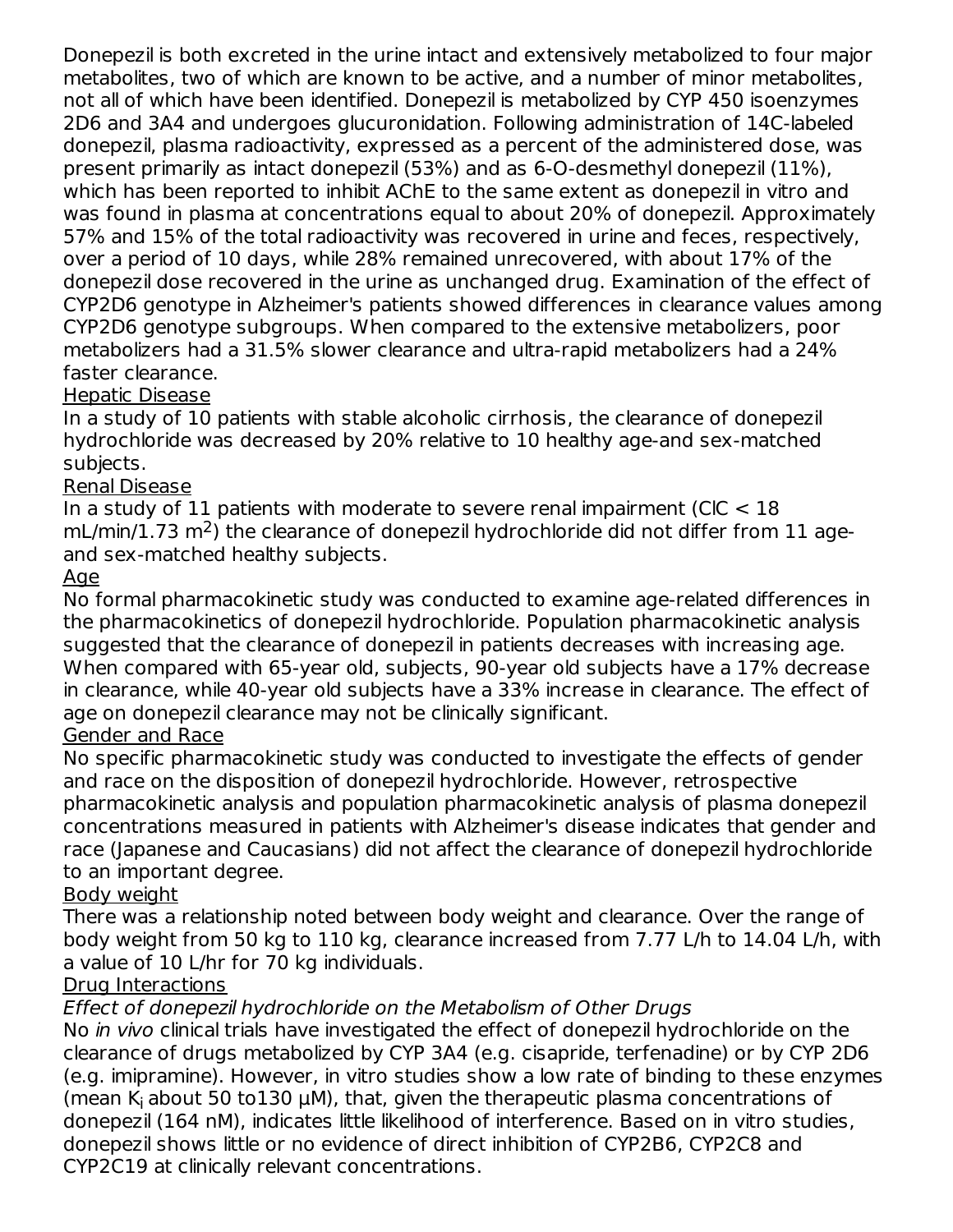Whether donepezil hydrochloride has any potential for enzyme induction is not known. Formal pharmacokinetic studies evaluated the potential of donepezil hydrochloride for interaction with theophylline, cimetidine, warfarin, digoxin and ketoconazole. No effects of donepezil hydrochloride on the pharmacokinetics of these drugs were observed. Effect of Other Drugs on the Metabolism of Donepezil Hydrochloride

Ketoconazole and quinidine, strong inhibitors of CYP450 3A and 2D6, respectively, inhibit donepezil metabolism in vitro. Whether there is a clinical effect of quinidine is not known. Population pharmacokinetic analysis showed that in the presence of concomitant CYP2D6 inhibitors donepezil AUC was increased by approximately 17% to 20% in Alzheimer's disease patients taking donepezil hydrochloride 10 mg. This represented an average effect of weak, moderate, and strong CYP2D6 inhibitors. In a 7-day crossover study in 18 healthy volunteers, ketoconazole (200 mg q.d.) increased mean donepezil (5 mg q.d.) concentrations (AUC<sub>0 to 24</sub> and C<sub>max</sub>) by 36%. The clinical relevance of this increase in concentration is unknown.

Inducers of CYP 3A (e.g., phenytoin, carbamazepine, dexamethasone, rifampin, and phenobarbital) could increase the rate of elimination of donepezil hydrochloride. Formal pharmacokinetic studies demonstrated that the metabolism of donepezil hydrochloride is not significantly affected by concurrent administration of digoxin or cimetidine.

An *in vitro* study showed that donepezil was not a substrate of P-glycoprotein. Drugs Highly Bound to Plasma Proteins

Drug displacement studies have been performed in vitro between this highly bound drug (96%) and other drugs such as furosemide, digoxin, and warfarin. donepezil hydrochloride at concentrations of 0.3-10 micrograms/mL did not affect the binding of furosemide (5 micrograms/mL), digoxin (2 ng/mL), and warfarin (3 micrograms/mL) to human albumin. Similarly, the binding of donepezil hydrochloride to human albumin was not affected by furosemide, digoxin and warfarin.

# **13 NONCLINICAL TOXICOLOGY**

# **13.1 Carcinogenesis, Mutagenesis, Impairment of Fertility**

No evidence of carcinogenic potential was obtained in an 88-week carcinogenicity study of donepezil conducted in mice at oral doses up to 180 mg/kg/day (approximately 40 times the maximum recommended human dose on a mg/m $^2$  basis), or in a 104-week carcinogenicity study in rats at oral doses up to 30 mg/kg/day (approximately 13 times the MRHD on a mg/m<sup>2</sup> basis).

Donepezil was negative in a battery of genotoxicity assays (in vitro bacterial reverse mutation, in vitro mouse lymphoma tk, in vitro chromosomal aberration, and in vivo mouse micronucleus).

Donepezil had no effect on fertility in rats at oral doses up to 10 mg/kg/day (approximately 4 times the MRHD on a mg/m<sup>2</sup> basis) when administered to males and females prior to and during mating and continuing in females through implantation.

# **13.2 Animal Toxicology and/ or Pharmacology**

In an acute dose neurotoxicity study in female rats, oral administration of donepezil and memantine in combination resulted in increased incidence, severity, and distribution of neurodegeneration compared with memantine alone. The no-effect levels of the combination were associated with clinically relevant plasma donepezil and memantine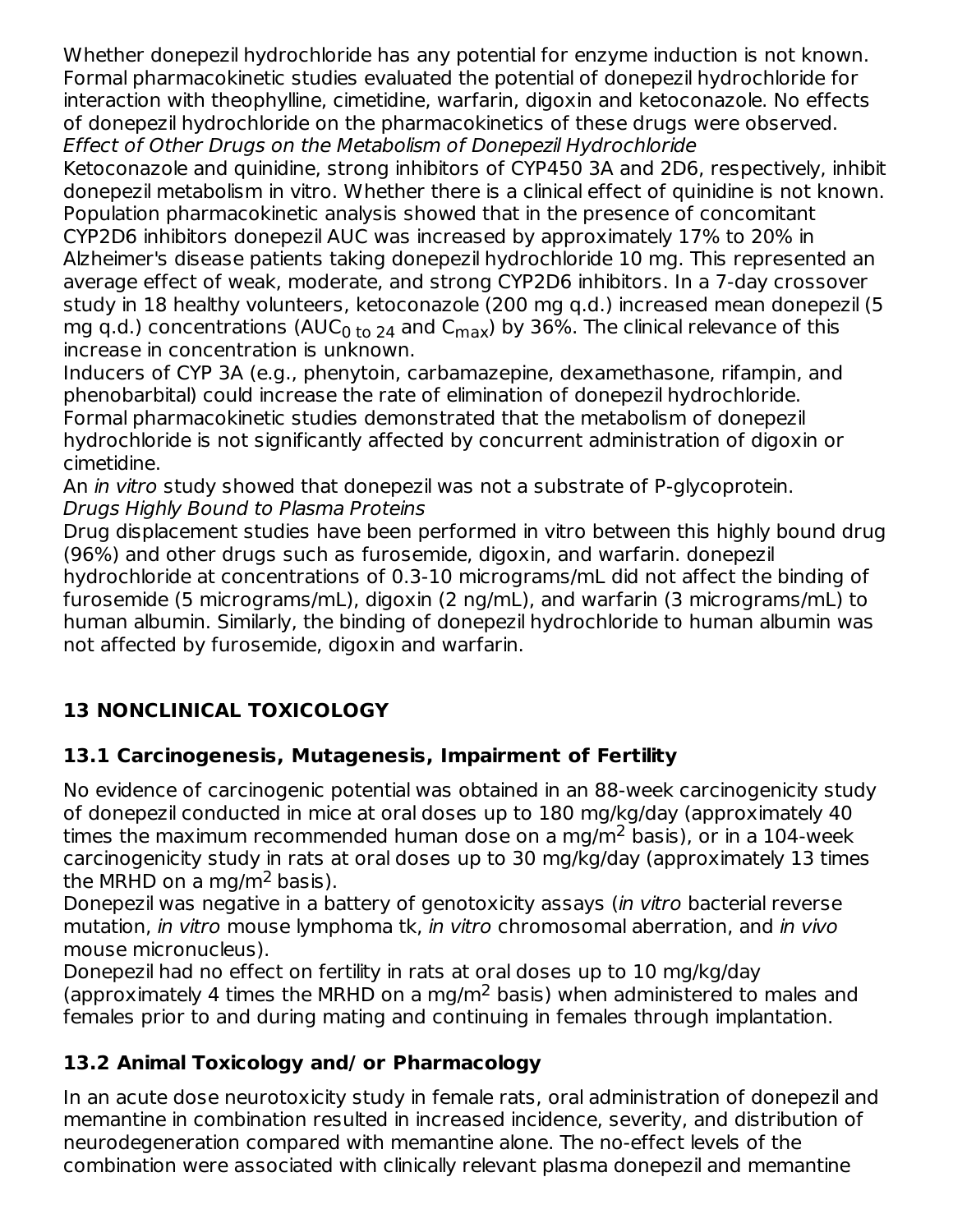levels. The relevance of this finding to humans is unknown.

# **14 CLINICAL STUDIES**

# **14.1 Mild to Moderate Alzheimer's Disease**

The effectiveness of donepezil hydrochloride as a treatment for mild to moderate Alzheimer's disease is demonstrated by the results of two randomized, double-blind, placebo-controlled clinical investigations in patients with Alzheimer's disease (diagnosed by NINCDS and DSM III-R criteria, Mini-Mental State Examination  $\geq 10$  and  $\leq 26$  and Clinical Dementia Rating of 1 or 2). The mean age of patients participating in donepezil hydrochloride trials was 73 years with a range of 50 to 94. Approximately 62% of patients were women and 38% were men. The racial distribution was white 95%, black 3% and other races 2%.

The higher dose of 10 mg did not provide a statistically significantly greater clinical benefit than 5 mg. There is a suggestion, however, based upon order of group mean scores and dose trend analyses of data from these clinical trials, that a daily dose of 10 mg of donepezil hydrochloride might provide additional benefit for some patients. Accordingly, whether or not to employ a dose of 10 mg is a matter of prescriber and patient preference.

Study Outcome Measures

In each study, the effectiveness of treatment with donepezil hydrochloride was evaluated using a dual outcome assessment strategy.

The ability of donepezil hydrochloride to improve cognitive performance was assessed with the cognitive subscale of the Alzheimer's Disease Assessment Scale (ADAS-cog), a multi-item instrument that has been extensively validated in longitudinal cohorts of Alzheimer's disease patients. The ADAS-cog examines selected aspects of cognitive performance including elements of memory, orientation, attention, reasoning, language and praxis. The ADAS-cog scoring range is from 0 to 70, with higher scores indicating greater cognitive impairment. Elderly normal adults may score as low as 0 or 1, but it is not unusual for non-demented adults to score slightly higher.

The patients recruited as participants in each study had mean scores on the ADAS-cog of approximately 26 points, with a range from 4 to 61. Experience based on longitudinal studies of ambulatory patients with mild to moderate Alzheimer's disease suggest that scores on the ADAS-cog increase (worsen) by 6 to 12 points per year. However, smaller changes may be seen in patients with very mild or very advanced disease since the ADAS-cog is not uniformly sensitive to change over the course of the disease. The annualized rate of decline in the placebo patients participating in donepezil hydrochloride trials was approximately 2 to 4 points per year.

The ability of donepezil hydrochloride to produce an overall clinical effect was assessed using a Clinician's Interview-Based Impression of Change that required the use of caregiver information, the CIBIC-plus. The CIBIC-plus is not a single instrument and is not a standardized instrument like the ADAS-cog. Clinical trials for investigational drugs have used a variety of CIBIC formats, each different in terms of depth and structure. As such, results from a CIBIC-plus reflect clinical experience from the trial or trials in which it was used and cannot be compared directly with the results of CIBIC-plus evaluations from other clinical trials. The CIBIC-plus used in donepezil hydrochloride trials was a semi-structured instrument that was intended to examine four major areas of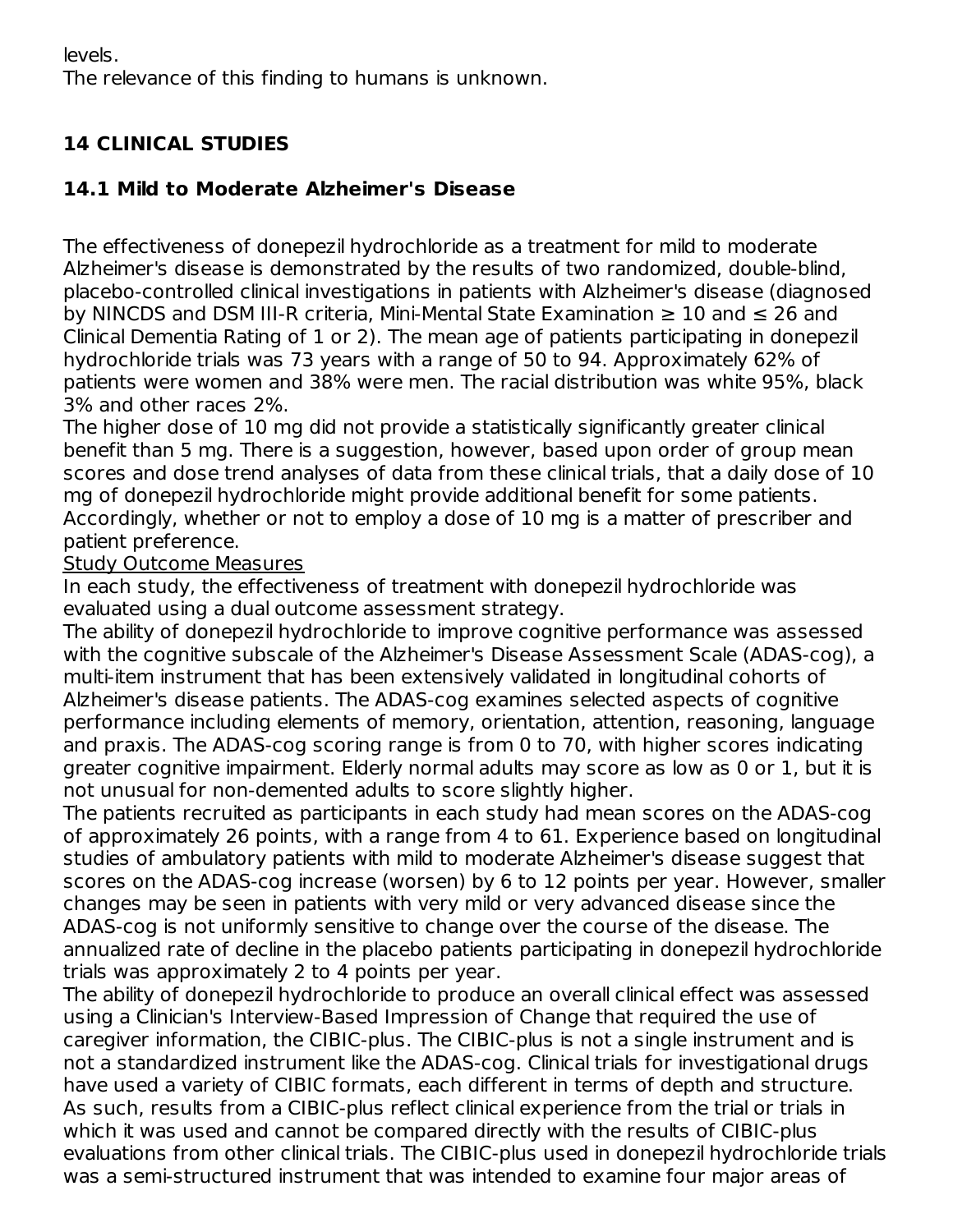patient function: General, Cognitive, Behavioral and Activities of Daily Living. It represents the assessment of a skilled clinician based upon his/her observations at an interview with the patient, in combination with information supplied by a caregiver familiar with the behavior of the patient over the interval rated. The CIBIC-plus is scored as a seven point categorical rating, ranging from a score of 1, indicating "markedly improved," to a score of 4, indicating "no change" to a score of 7, indicating "markedly worse." The CIBIC-plus has not been systematically compared directly to assessments not using information from caregivers (CIBIC) or other global methods. Thirty-Week Study

In a study of 30 weeks duration, 473 patients were randomized to receive single daily doses of placebo, 5 mg/day or 10 mg/day of donepezil hydrochloride. The 30 week study was divided into a 24-week double-blind active treatment phase followed by a 6 week single-blind placebo washout period. The study was designed to compare 5 mg/day or 10 mg/day fixed doses of donepezil hydrochloride to placebo. However, to reduce the likelihood of cholinergic effects, the 10 mg/day treatment was started following an initial 7-day treatment with 5 mg/day doses.

#### Effects on the ADAS-cog

Figure 1 illustrates the time course for the change from baseline in ADAS-cog scores for all three dose groups over the 30 weeks of the study. After 24 weeks of treatment, the mean differences in the ADAS-cog change scores for donepezil hydrochloride treated patients compared to the patients on placebo were 2.8 and 3.1 points for the 5 mg/day and 10 mg/day treatments, respectively. These differences were statistically significant. While the treatment effect size may appear to be slightly greater for the 10 mg/day treatment, there was no statistically significant difference between the two active treatments.

Following 6 weeks of placebo washout, scores on the ADAS-cog for both the donepezil hydrochloride treatment groups were indistinguishable from those patients who had received only placebo for 30 weeks. This suggests that the beneficial effects of donepezil hydrochloride abate over 6 weeks following discontinuation of treatment and do not represent a change in the underlying disease. There was no evidence of a rebound effect 6 weeks after abrupt discontinuation of therapy.

Figure 1. Time-course of the Change from Baseline in ADAS-cog Score for Patients Completing 24 Weeks of Treatment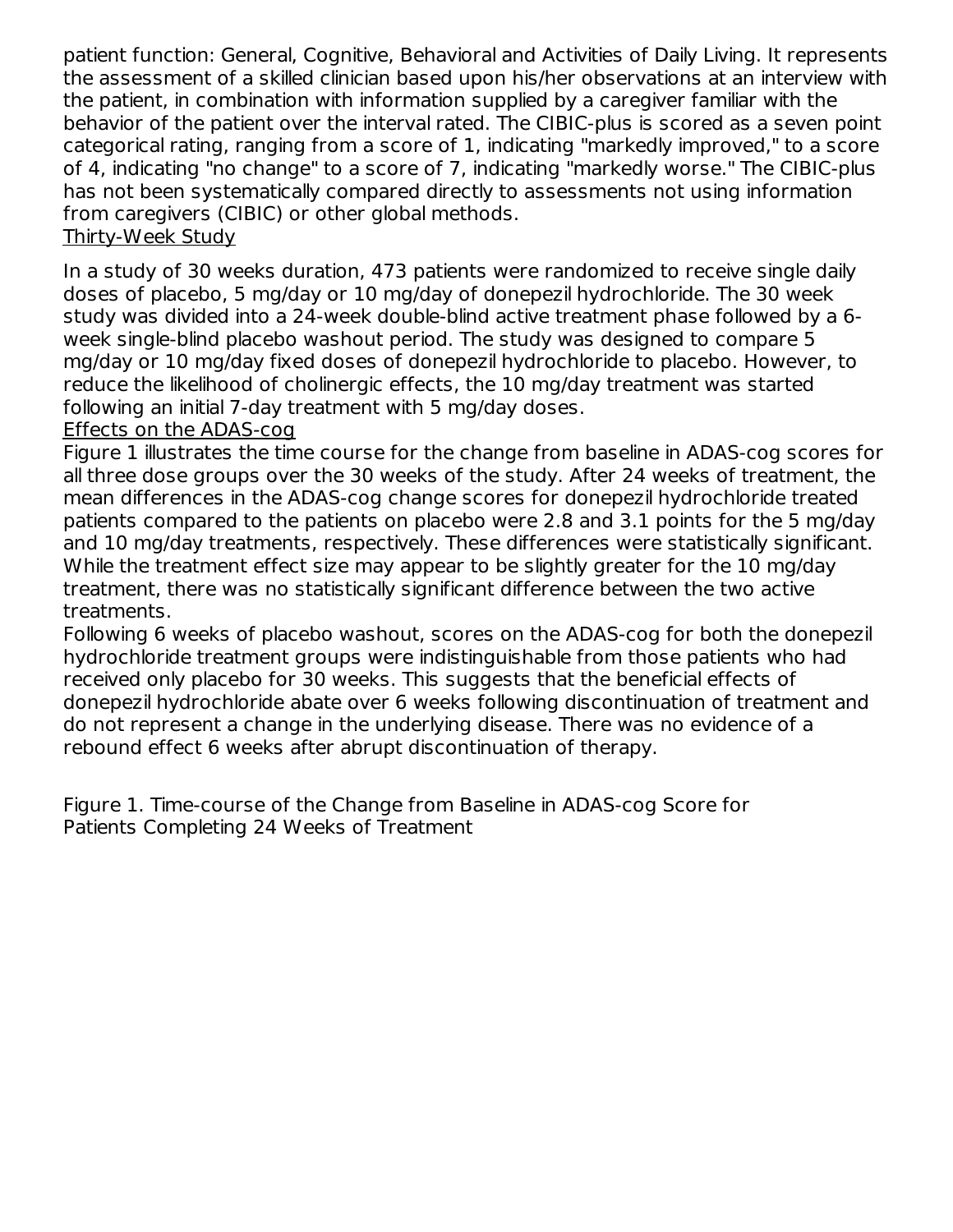

Figure 2 illustrates the cumulative percentages of patients from each of the three treatment groups who had attained the measure of improvement in ADAS-cog score shown on the X axis. Three change scores, (7-point and 4-point reductions from baseline or no change in score) have been identified for illustrative purposes, and the percent of patients in each group achieving that result is shown in the inset table. The curves demonstrate that both patients assigned to placebo and donepezil hydrochloride have a wide range of responses, but that the active treatment groups are more likely to show greater improvements. A curve for an effective treatment would be shifted to the left of the curve for placebo, while an ineffective or deleterious treatment would be superimposed upon or shifted to the right of the curve for placebo. Figure 2. Cumulative Percentage of Patients Completing 24 Weeks of Double-blind Treatment with Specified Changes from Baseline ADAS-cog Scores. The Percentages of Randomized Patients who Completed the Study were: Placebo 80%, 5 mg/day 85% and 10 mg/day 68%.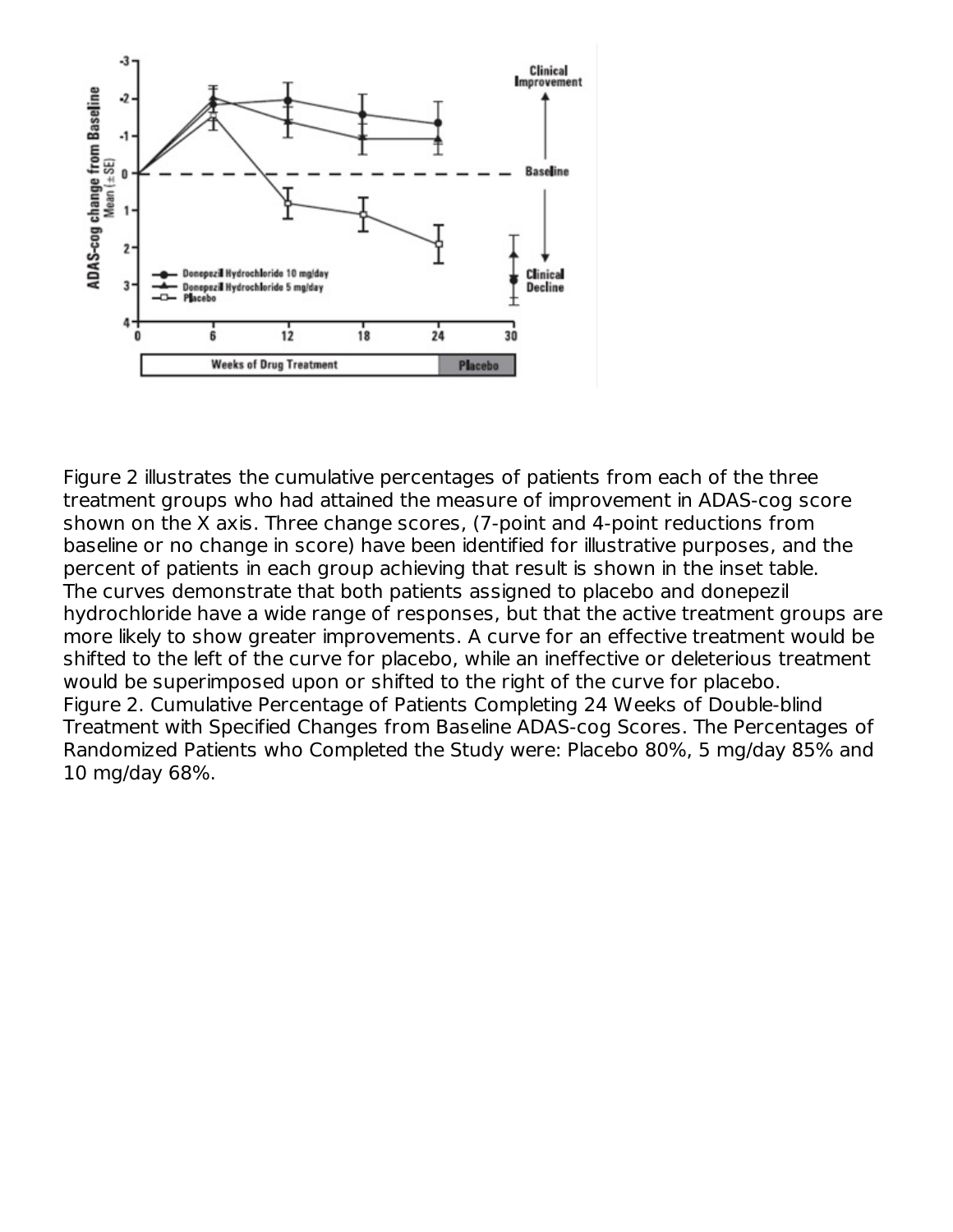#### Effects on the CIBIC-plus

Figure 3 is a histogram of the frequency distribution of CIBIC-plus scores attained by patients assigned to each of the three treatment groups who completed 24 weeks of treatment. The mean drug-placebo differences for these groups of patients were 0.35 points and 0.39 points for 5 mg/day and 10 mg/day of donepezil hydrochloride, respectively. These differences were statistically significant. There was no statistically significant difference between the two active treatments.

Figure 3. Frequency Distribution of CIBIC plus Scores at Week 24.



#### Fifteen-Week Study

In a study of 15 weeks duration, patients were randomized to receive single daily doses of placebo or either 5 mg/day or 10 mg/day of donepezil hydrochloride for 12 weeks, followed by a 3-week placebo washout period. As in the 30-week study, to avoid acute cholinergic effects, the 10 mg/day treatment followed an initial 7-day treatment with 5 mg/day doses.

#### Effects on the ADAS-Cog

Figure 4 illustrates the time course of the change from baseline in ADAS-cog scores for all three dose groups over the 15 weeks of the study. After 12 weeks of treatment, the differences in mean ADAS-cog change scores for the donepezil hydrochloride treated patients compared to the patients on placebo were 2.7 and 3.0 points each, for the 5 and 10 mg/day donepezil hydrochloride treatment groups, respectively. These differences were statistically significant. The effect size for the 10 mg/day group may appear to be slightly larger than that for 5 mg/day. However, the differences between active treatments were not statistically significant.

Figure 4. Time-course of the Change from Baseline in ADAS-cog Score for Patients Completing the 15-week Study.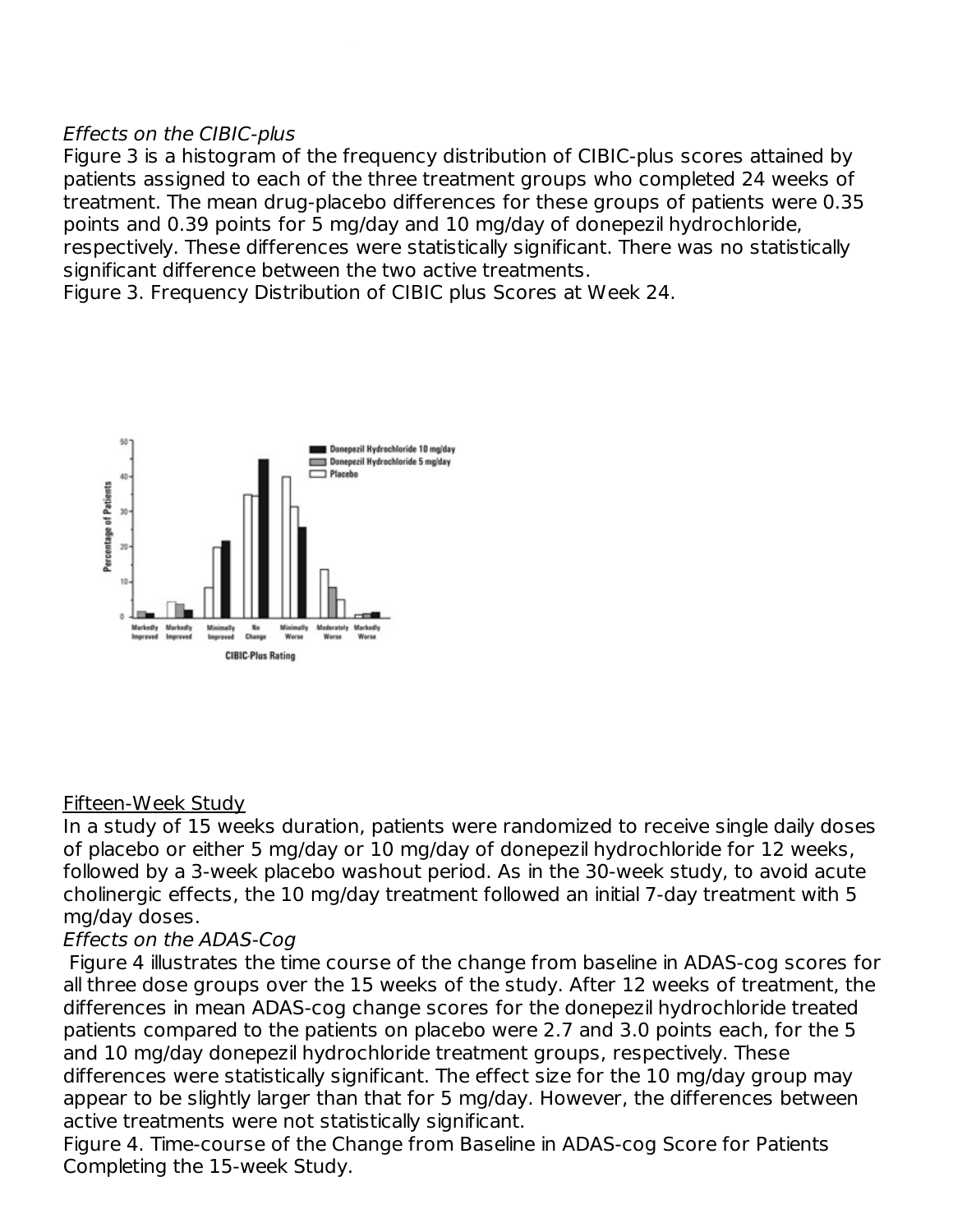

Patients Completing the 15-week Study.

Following 3 weeks of placebo washout, scores on the ADAS-cog for both the donepezil hydrochloride treatment groups increased, indicating that discontinuation of donepezil hydrochloride resulted in a loss of its treatment effect. The duration of this placebo washout period was not sufficient to characterize the rate of loss of the treatment effect, but, the 30-week study (see above) demonstrated that treatment effects associated with the use of donepezil hydrochloride abate within 6 weeks of treatment discontinuation.

Figure 5 illustrates the cumulative percentages of patients from each of the three treatment groups who attained the measure of improvement in ADAS-cog score shown on the X axis. The same three change scores, (7-point and 4-point reductions from baseline or no change in score) as selected for the 30-week study have been used for this illustration. The percentages of patients achieving those results are shown in the inset table.

As observed in the 30-week study, the curves demonstrate that patients assigned to either placebo or to donepezil hydrochloride have a wide range of responses, but that the donepezil hydrochloride treated patients are more likely to show greater improvements in cognitive performance.

Figure 5. Cumulative Percentage of Patients with Specified Changes from Baseline ADAScog Scores. The Percentage of Randomized Patients Within Each Treatment Group Who Completed the Study Were: Placebo 93 %, 5 mg/day 90% and 10 mg/day 82%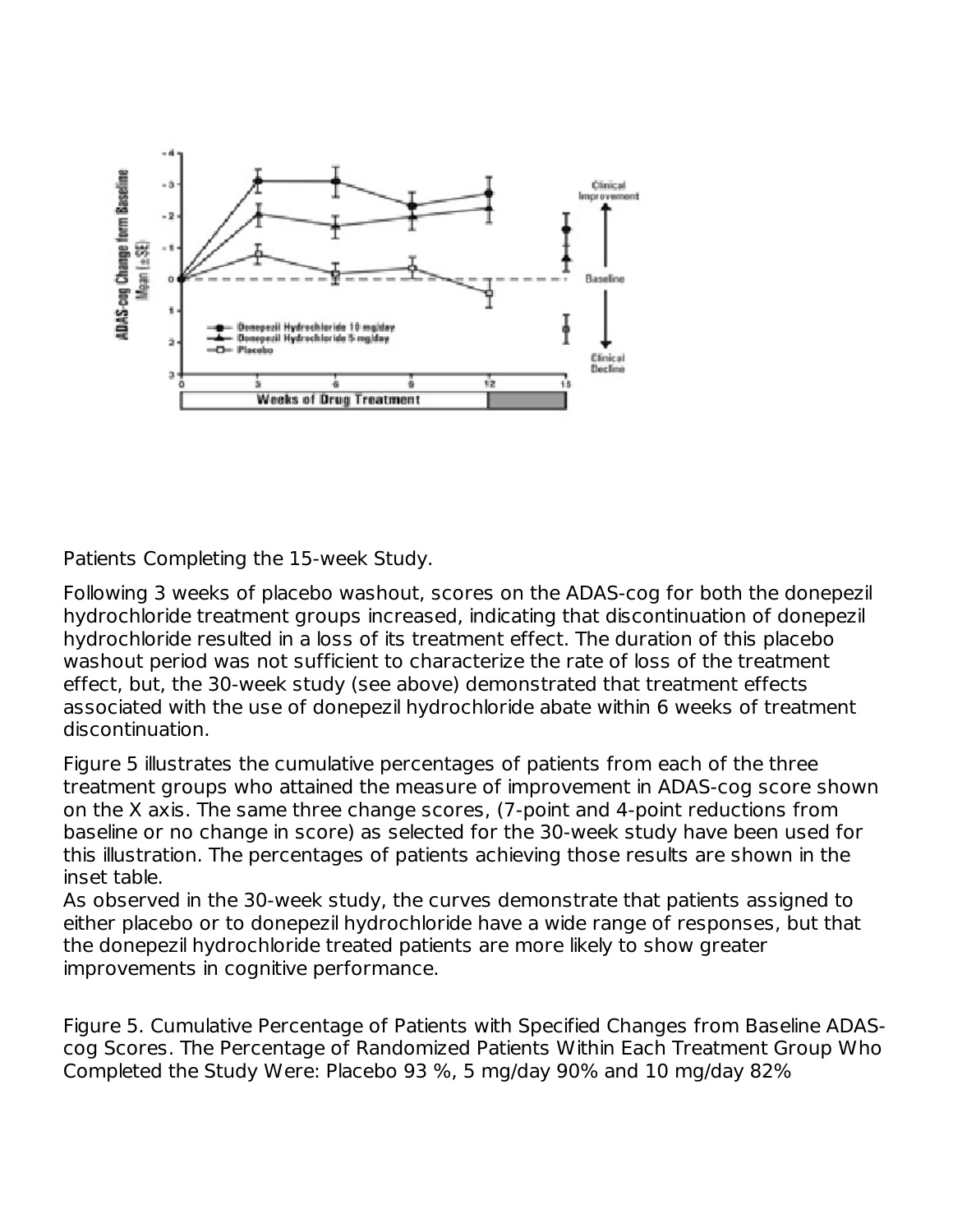

#### Effects on the CIBIC-plus

Figure 6 is a histogram of the frequency distribution of CIBIC-plus scores attained by patients assigned to each of the three treatment groups who completed 12 weeks of treatment. The differences in mean scores for donepezil hydrochloride treated patients compared to the patients on placebo at Week 12 were 0.36 and 0.38 points for the 5 mg/day and 10 mg/day treatment groups, respectively. These differences were statistically significant.

Figure 6. Frequency Distribution of CIBIC plus Scores at week 12



In both studies, patients age, sex and race were not found to predict the clinical outcome of donepezil hydrochloride treatment.

#### **14.2 Severe Alzheimer's Disease**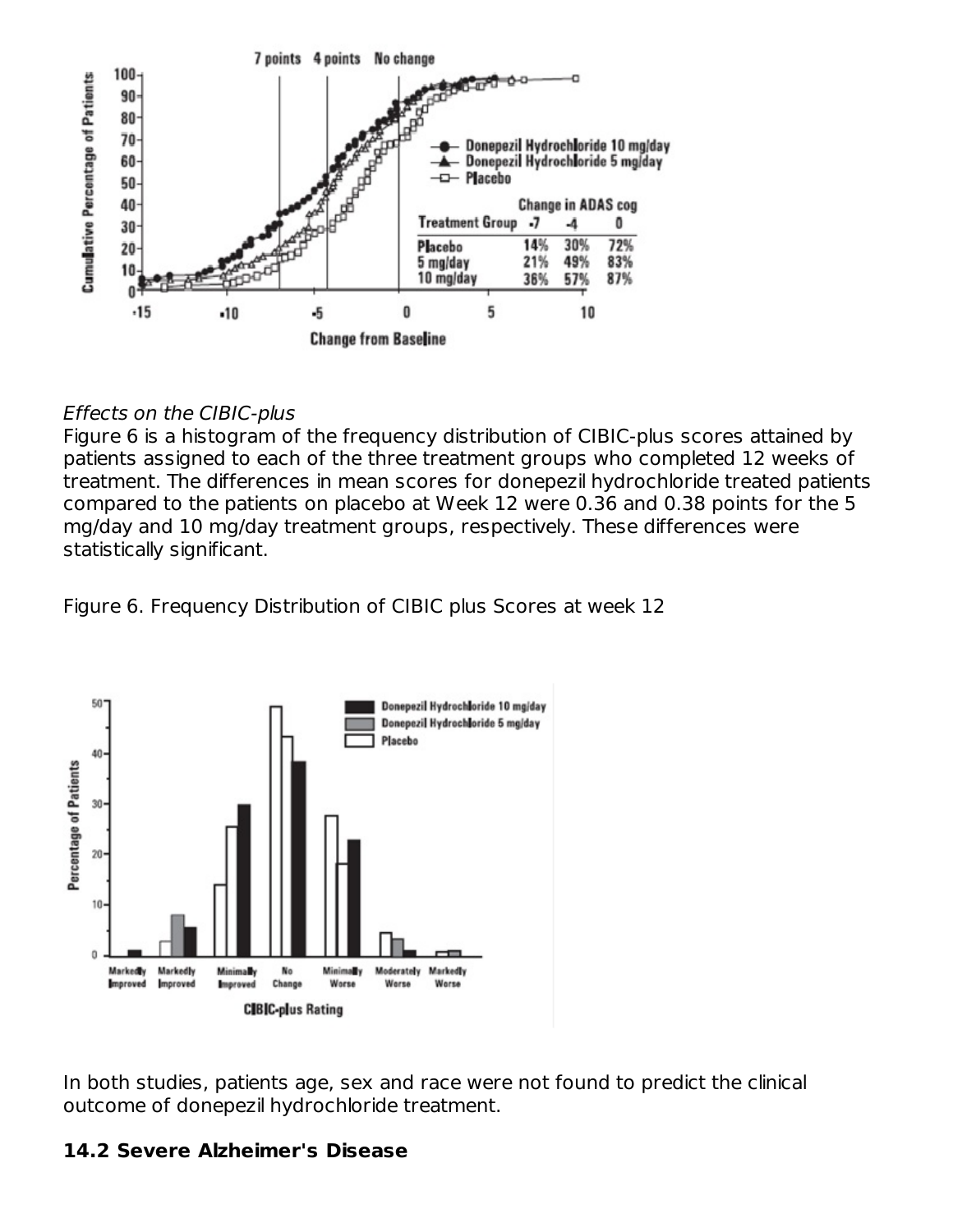The effectiveness of donepezil hydrochloride in the treatment of patients with severe Alzheimer's Disease was established in studies employing dose of 10 mg/day.

## **Swedish 6 Month Study (10 mg/day)**

The effectiveness of donepezil hydrochloride as a treatment for severe Alzheimer's disease is demonstrated by the results of a randomized, double-blind, placebo-controlled clinical study conducted in Sweden (6 month study) in patients with probable or possible Alzheimer's disease diagnosed by NINCDS-ADRDA and DSM-IV criteria, MMSE: range of 1 to 10. Two hundred and forty eight (248) patients with severe Alzheimer's disease were randomized to donepezil hydrochloride or placebo. For patients randomized to donepezil hydrochloride, treatment was initiated at 5 mg once daily for 28 days and then increased to 10 mg once daily. At the end of the 6 month treatment period, 90.5% of the donepezil hydrochloride treated patients were receiving the 10 mg/day dose. The mean age of patients was 84.9 years, with a range of 59 to 99. Approximately 77 % of patients were women, and 23 % were men. Almost all patients were Caucasian. Probable Alzheimer's disease was diagnosed in the majority of the patients (83.6% of donepezil hydrochloride treated patients and 84.2% of placebo treated patients).

#### Study Outcome Measures

The effectiveness of treatment with donepezil hydrochloride was determined using a dual outcome assessment strategy that evaluated cognitive function using an instrument designed for more impaired patients and overall function through caregiverrated assessment. This study showed that patients on donepezil hydrochloride experienced significant improvement on both measures compared to placebo.

The ability of donepezil hydrochloride to improve cognitive performance was assessed with the Severe Impairment Battery (SIB). The SIB, a multi-item instrument, has been validated for the evaluation of cognitive function in patients with moderate to severe dementia. The SIB evaluates selective aspects of cognitive performance, including elements of memory, language, orientation, attention, praxis, visuospatial ability, construction, and social interaction. The SIB scoring range is from 0 to 100, with lower scores indicating greater cognitive impairment.

Daily function was assessed using the Modified Alzheimer's Disease Cooperative Study Activities of Daily Living Inventory for Severe Alzheimer's Disease (ADCS-ADL-severe). The ADCS-ADL-severe is derived from the Alzheimer's Disease Cooperative Study Activities of Daily Living Inventory, which is a comprehensive battery of ADL questions used to measure the functional capabilities of patients. Each ADL item is rated from the highest level of independent performance to complete loss. The ADCS-ADL-severe is a subset of 19 items, including ratings of the patient's ability to eat, dress, bathe, use the telephone, get around (or travel), and perform other activities of daily living; it has been validated for the assessment of patients with moderate to severe dementia. The ADCS-ADL-severe has a scoring range of 0 to 54, with the lower scores indicating greater functional impairment. The investigator performs the inventory by interviewing a caregiver, in this study a nurse staff member, familiar with the functioning of the patient.

## Effects on the SIB

Figure 7 shows the time course for the change from baseline in SIB score for the two treatment groups over the 6 months of the study. At 6 months of treatment, the mean difference in the SIB change scores for donepezil hydrochloride treated patients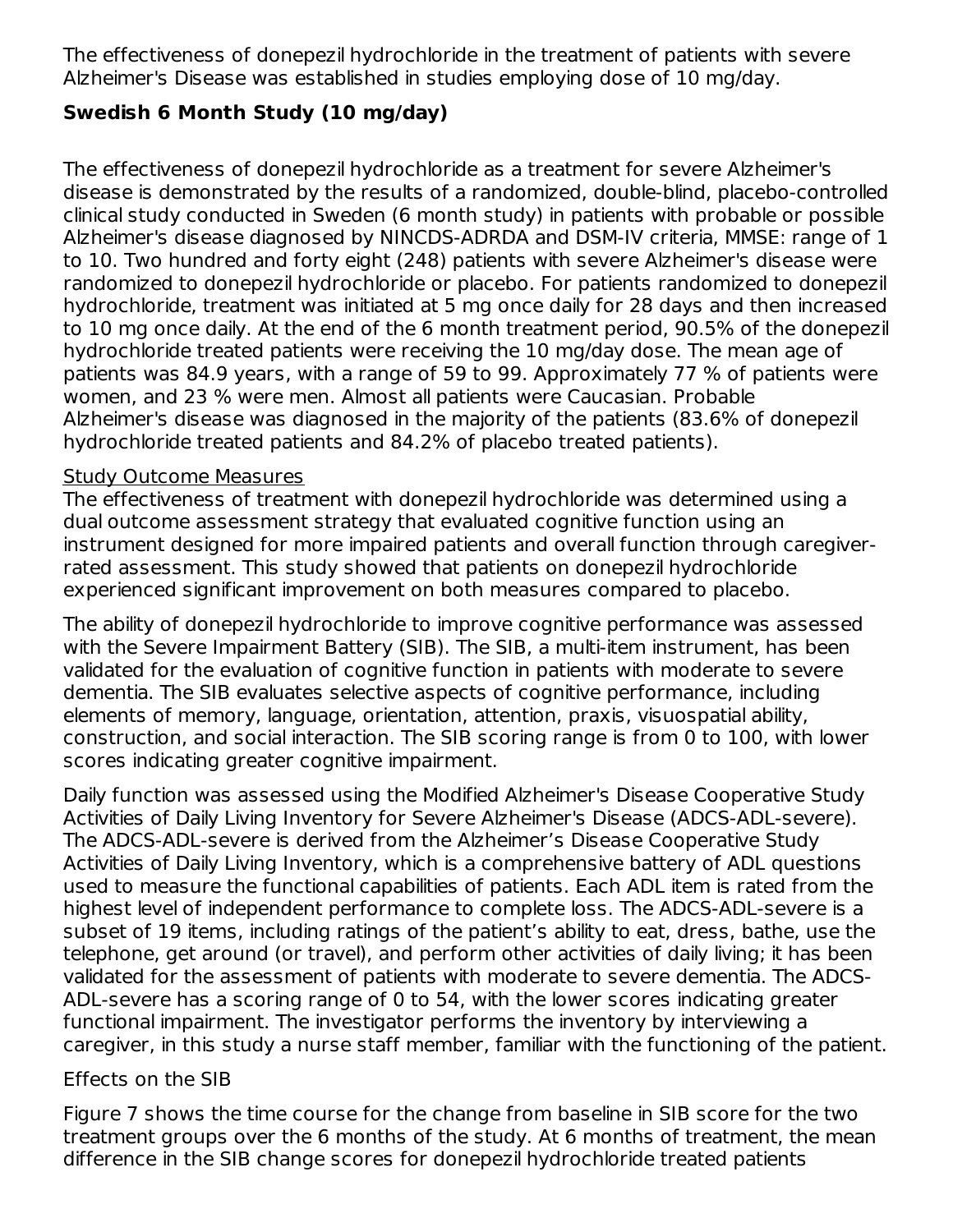compared to patients on placebo was 5.9 points. Donepezil Hydrochloride treatment was statistically significantly superior to placebo.

Figure 7. Time Course of the Change from Baseline in SIB Score for Patients Completing 6 months of Treatment.



Figure 8 illustrates the cumulative percentages of patients from each of the two treatment groups who attained the measure of improvement in SIB score shown on the X-axis. While patients assigned both to donepezil hydrochloride and to placebo have a wide range of responses, the curves show that the donepezil hydrochloride group is more likely to show a greater improvement in cognitive performance. Figure 8. Cumulative Percentage of Patients Completing 6 Months of Double-blind Treatment with Particular Changes from Baseline in SIB Scores.

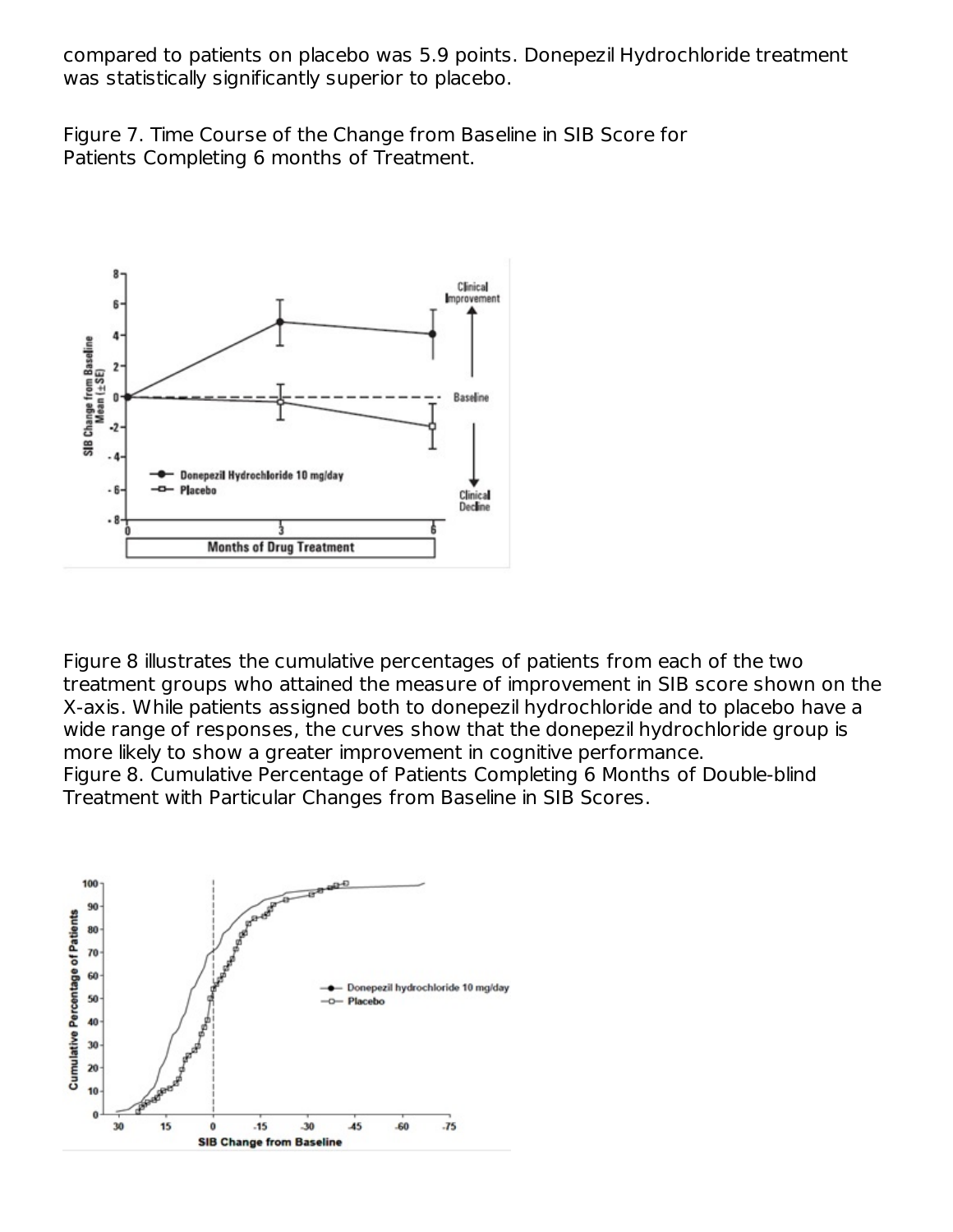Figure 9. Time Course of the Change from Baseline in ADCS-ADL-Severe Score for Patients Completing 6 Months of Treatment.



**Effects on the ADCS-ADL-severe:** Figure 9 illustrates the time course for the change from baseline in ADCS-ADL-severe scores for patients in the two treatment groups over the 6 months of the study. After 6 months of treatment, the mean difference in the ADCS-ADL-severe change scores for donepezil hydrochloride treated patients compared to patients on placebo was 1.8 points. Donepezil hydrochloride treatment was statistically significantly superior to placebo.

Figure 10 shows the cumulative percentages of patients from each treatment group with specified changes from baseline ADCS-ADL-severe scores. While both patients assigned to donepezil hydrochloride and placebo have a wide range of responses, the curves demonstrate that the donepezil hydrochloride group is more likely to show a smaller decline or an improvement.

Figure 10. Cumulative Percentage of Patients Completing 6 Months of Double-blind Treatment with Particular Changes from Baseline in ADCS-ADL-Severe Scores.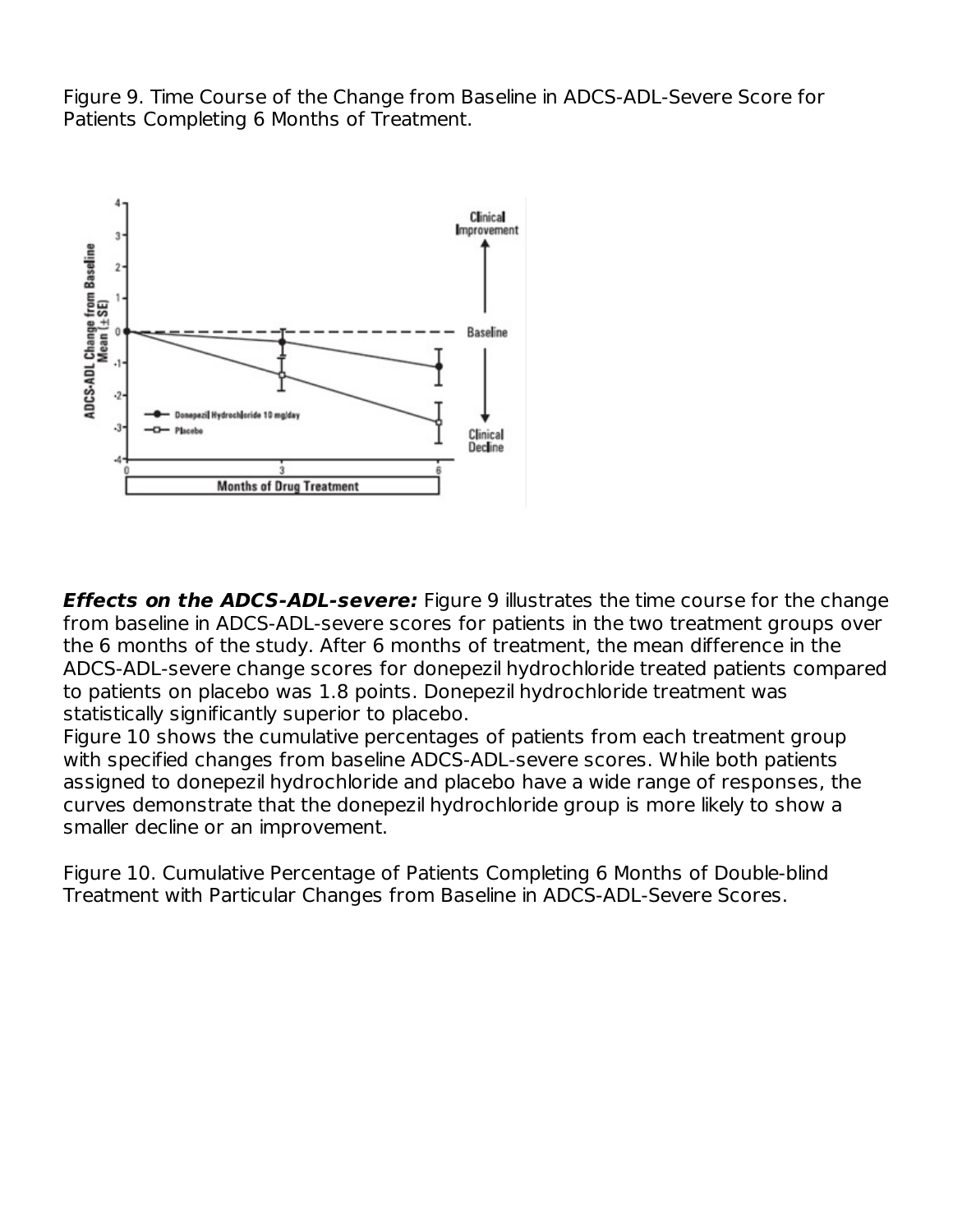

## **Japanese 24-Week Study (10 mg/day)**

In a study of 24 weeks duration conducted in Japan, 325 patients with severe Alzheimer's disease were randomized to doses of 5 mg/day or 10 mg/day of donepezil, administered once daily, or placebo. Patients randomized to treatment with donepezil were to achieve their assigned doses by titration, beginning at 3 mg/day, and extending over a maximum

of 6 weeks. Two hundred and forty eight (248) patients completed the study, with similar proportions of patients completing the study in each treatment group. The primary efficacy measures for this study were the SIB and CIBIC-plus.

At 24 weeks of treatment, statistically significant treatment differences were observed between the 10 mg/day dose of donepezil and placebo on both the SIB and CIBIC-plus. The 5 mg/day dose of donepezil showed a statistically significant superiority to placebo on the SIB, but not on the CIBIC-plus.

#### **16 HOW SUPPLIED/STORAGE AND HANDLING**

Product: 50090-2627

NDC: 50090-2627-0 90 TABLET in a BOTTLE

Product: 50090-2910

NDC: 50090-2910-0 90 TABLET in a BOTTLE

#### **17 PATIENT COUNSELING INFORMATION**

Advise the patient to read the FDA-approved patient labeling (Patient Information). Instruct patients and caregivers to take donepezil hydrochloride tablets only once per day, as prescribed.

Instruct patients and caregivers that donepezil hydrochloride tablets can be taken with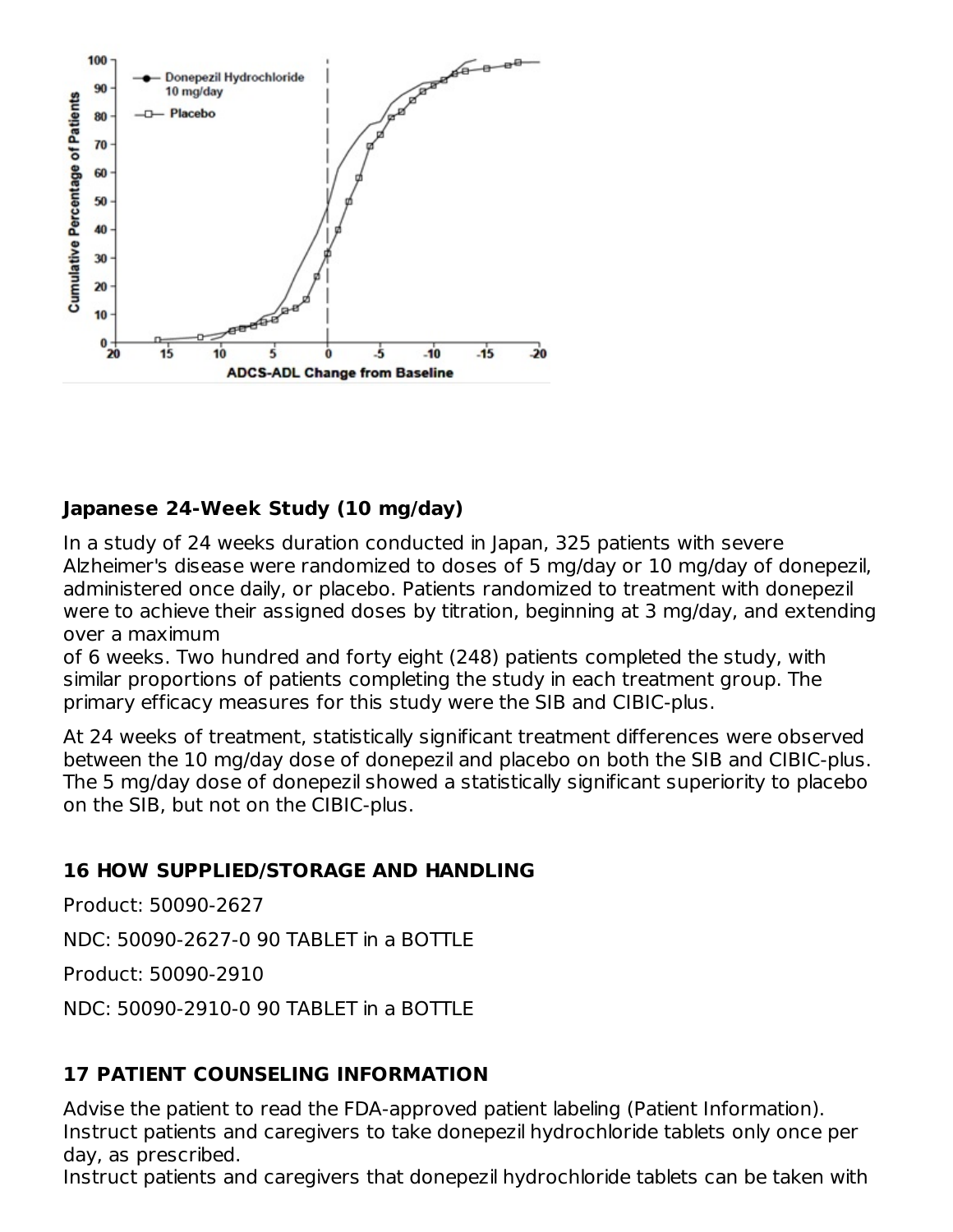or without food.

Advise patients and caregivers that donepezil hydrochloride tablets may cause nausea, diarrhea, insomnia, vomiting, muscle cramps, fatigue, and decreased appetite.



Manufactured for: Camber Pharmaceuticals Inc. Piscataway, NJ 08854

Manufactured by:

HETERO TM**HETERO LABS LIMITED** 2031825 Unit V, Polepally, Jadcherla, Mahaboob Nagar-509 301, India.

Revised: September 2015

#### **Patient Package Insert**

#### **Patient Package Insert Donepezil Hydrochloride (doe-NEP-e-zil HYE-droe-KLOR-ide) Tablets**

Read the Patient Information that comes with donepezil hydrochloride tablets before the patient starts taking it and each time you get a refill. There may be new information. This leaflet does not take the place of talking with the doctor about Alzheimer's disease or treatment for it. If you have questions, ask the doctor or pharmacist.

#### **What is donepezil hydrochloride tablet?**

Donepezil hydrochloride comes as donepezil hydrochloride film-coated tablets in dosage strengths of 5 mg and 10 mg.

Donepezil hydrochloride tablet is a prescription medicine to treat mild, moderate and severe Alzheimer's disease. Donepezil hydrochloride tablet can help with mental function and with doing daily tasks. Donepezil hydrochloride tablet does not work the same in all people. Some people may:

- Seem much better
- Get better in small ways or stay the same
- Get worse over time but slower than expected
- Not change and then get worse as expected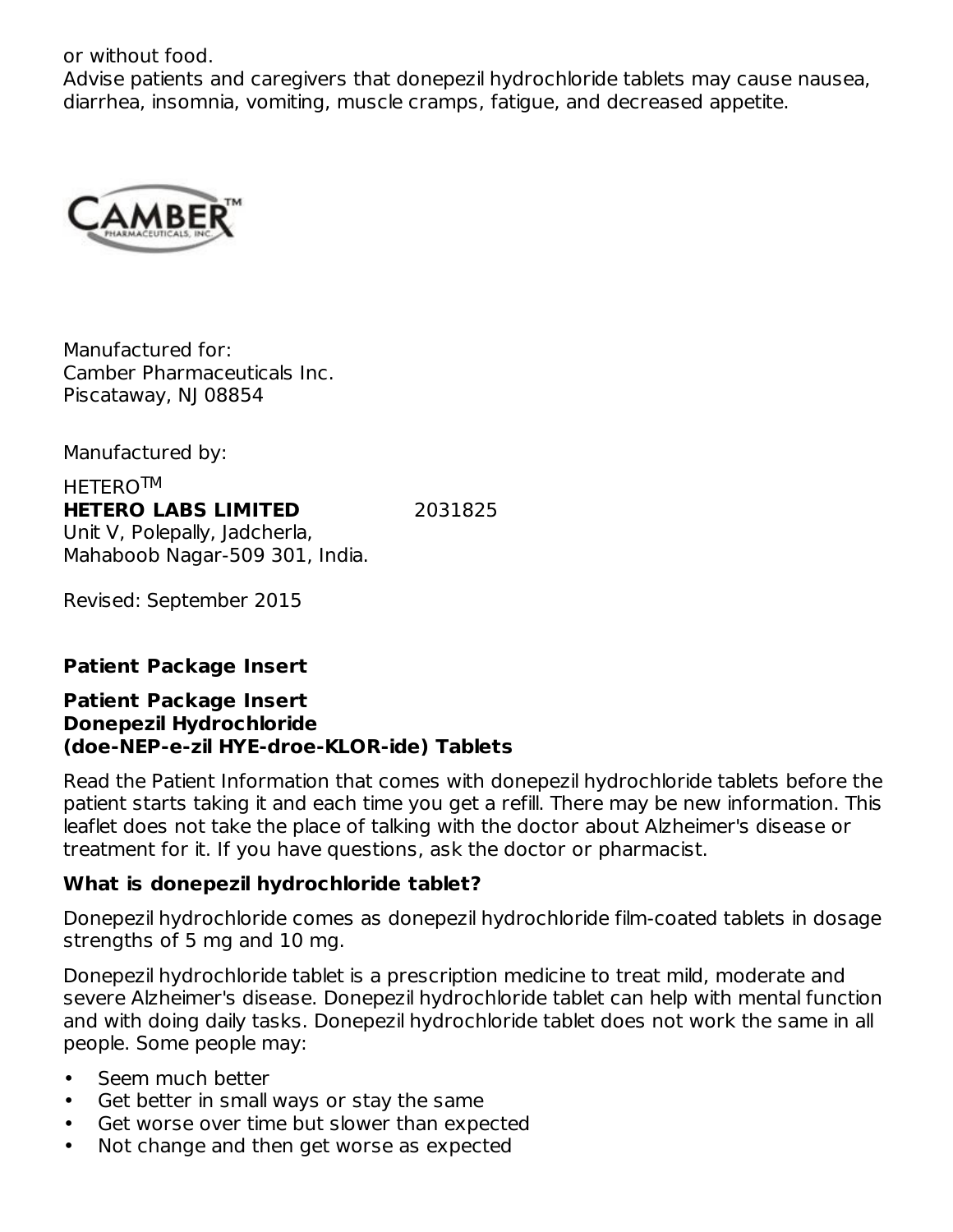Donepezil hydrochloride tablets does not cure Alzheimer's disease. All patients with Alzheimer's disease get worse over time, even if they take donepezil hydrochloride tablets.

Donepezil hydrochloride tablets have not been approved as a treatment for any medical condition in children.

# **Who should not take donepezil hydrochloride tablets?**

The patient should not take donepezil hydrochloride tablets if allergic to any of the ingredients in donepezil hydrochloride tablets or to medicines that contain piperidines. Ask the patient's doctor if you are not sure. See the end of this leaflet for a list of ingredients in donepezil hydrochloride tablets.

#### **What should I tell the doctor before the patient takes donepezil hydrochloride tablets?**

**Tell the doctor about all the patient's present or past health problems.** Include:

- Any heart problems including problems with irregular, slow, or fast heartbeats
- Asthma or lung problems
- A seizure
- Stomach ulcers
- Difficulty passing urine
- Liver or kidney problems
- Trouble swallowing tablets
- Present pregnancy or plans to become pregnant. It is not known if

donepezil hydrochloride tablets can harm an unborn baby.

• Present breast-feeding. It is not known if donepezil hydrochloride passes into breast milk. Donepezil hydrochloride tablet is not for women who are breast-feeding.

**Tell the doctor about all the medicines the patient takes,** including prescription and non-prescription medicines, vitamins, and herbal products. Donepezil Hydrochloride Tablets and other medicines may affect each other.

Be particularly sure to tell the doctor if the patient takes aspirin or medicines called nonsteroidal anti-inflammatory drugs (NSAIDs). There are many NSAID medicines, both prescription and non-prescription. Ask the doctor or pharmacist if you are not sure if any of the patient's medicines are NSAIDs. Taking NSAIDs and donepezil hydrochloride tablets together may make the patient more likely to get stomach ulcers.

Donepezil hydrochloride tablets taken with certain medicines used for anesthesia may cause side effects. Tell the responsible doctor or dentist that the patient takes donepezil hydrochloride tablets before the patient has:

- surgery
- medical procedures
- dental surgery or procedures.

Know the medicines that the patient takes. Keep a list of all the patient's medicines. Show it to the doctor or pharmacist before the patient starts a new medicine.

# **How should the patient take donepezil hydrochloride tablets?**

• Give donepezil hydrochloride tablets exactly as prescribed by the doctor. Do not stop donepezil hydrochloride tablets or change the dose yourself. Talk with the doctor first.

- Give donepezil hydrochloride tablets one time each day. Donepezil
- hydrochloride tablets can be taken with or without food.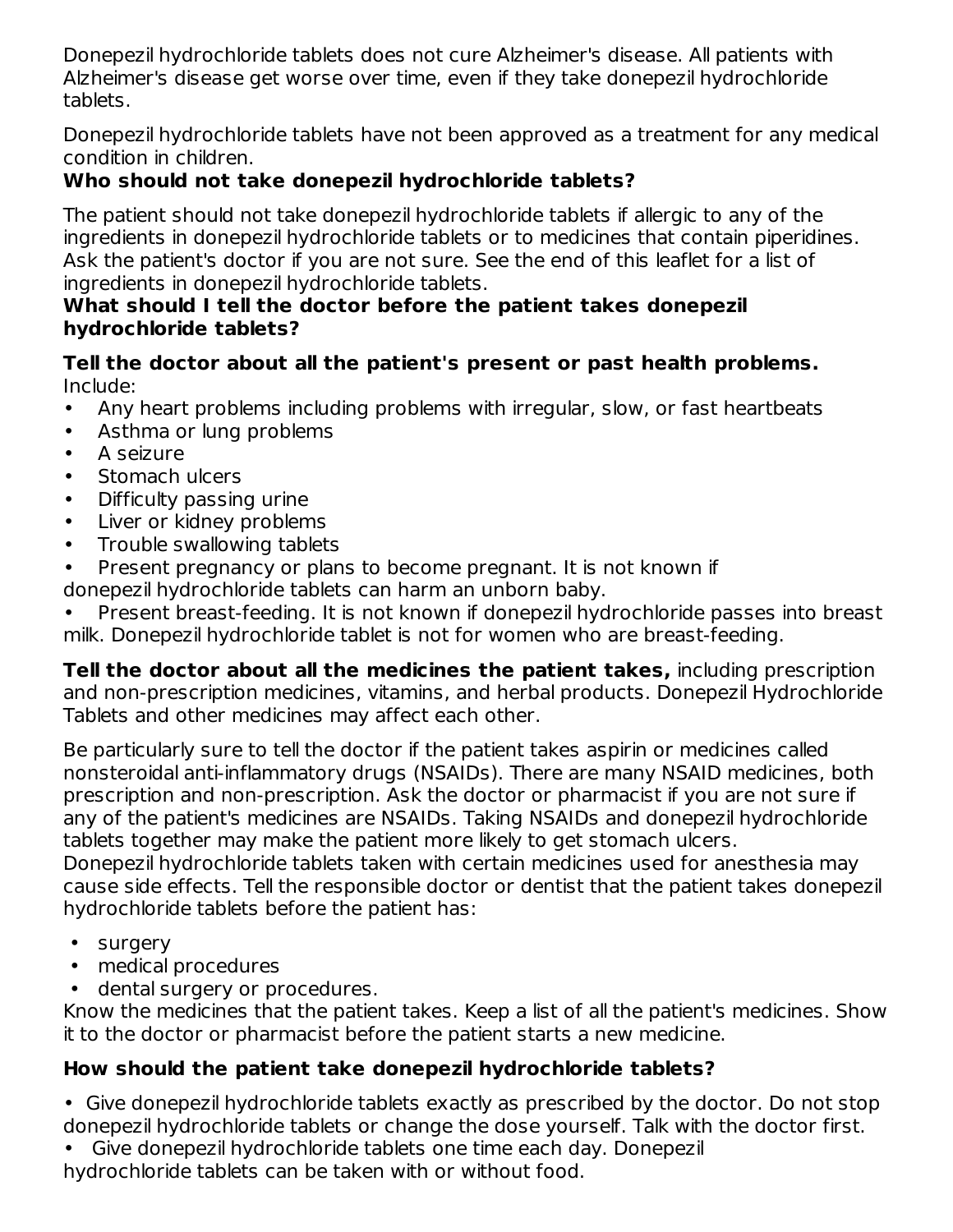• If you miss giving the patient a dose of donepezil hydrochloride tablets, just wait. Give only the next dose at the usual time. Do not give 2 doses at the same time.

• If donepezil hydrochloride tablets are missed for 7 days or more, talk with the doctor before starting again.

• If the patient takes too much donepezil hydrochloride tablets at one time, call the doctor or poison control center, or go to the emergency room right away.

#### **What are the possible side effects of donepezil hydrochloride tablets? Donepezil hydrochloride tablets may cause the following serious side effects:**

• **slow heartbeat and fainting.** This happens more often in people with heart problems. Call the doctor right away if the patient faints while taking donepezil hydrochloride tablets.

• **more stomach acid.** This raises the chance of ulcers and bleeding. The risk is higher for patients who had ulcers, or take aspirin or other NSAIDs.

- worsening of lung problems in people with asthma or other lung disease.
- seizures.
- difficulty passing urine.

#### **Call the doctor right away if the patient has:**

- fainting.
- heartburn or stomach pain that is new or won't go away.
- nausea or vomiting, blood in the vomit, dark vomit that looks like coffee grounds.
- bowel movements or stools that look like black tar.
- new or worse asthma or breathing problems.
- seizures.
- difficulty passing urine.

## **The most common side effects of donepezil hydrochloride tablets are:**

- nausea
- diarrhea
- not sleeping well
- vomiting
- muscle cramps
- feeling tired
- not wanting to eat

**These side effects may get better after the patient takes donepezil hydrochloride tablets for a while. This is not a complete list of side effects with donepezil hydrochloride tablets. For more information, ask the doctor or pharmacist.**

## **Call your doctor for medical advice about side effects. You may report side effects to FDA at 1-800-FDA-1088.**

## **How should donepezil hydrochloride tablets be stored?**

Store donepezil hydrochloride tablets at 20° to 25°C (68° to 77°F) [see USP Controlled Room Temperature].

#### **Keep donepezil hydrochloride tablets and all medicines out of the reach of children.**

## **General information about donepezil hydrochloride tablets**

Medicines are sometimes prescribed for conditions that are not mentioned in this Patient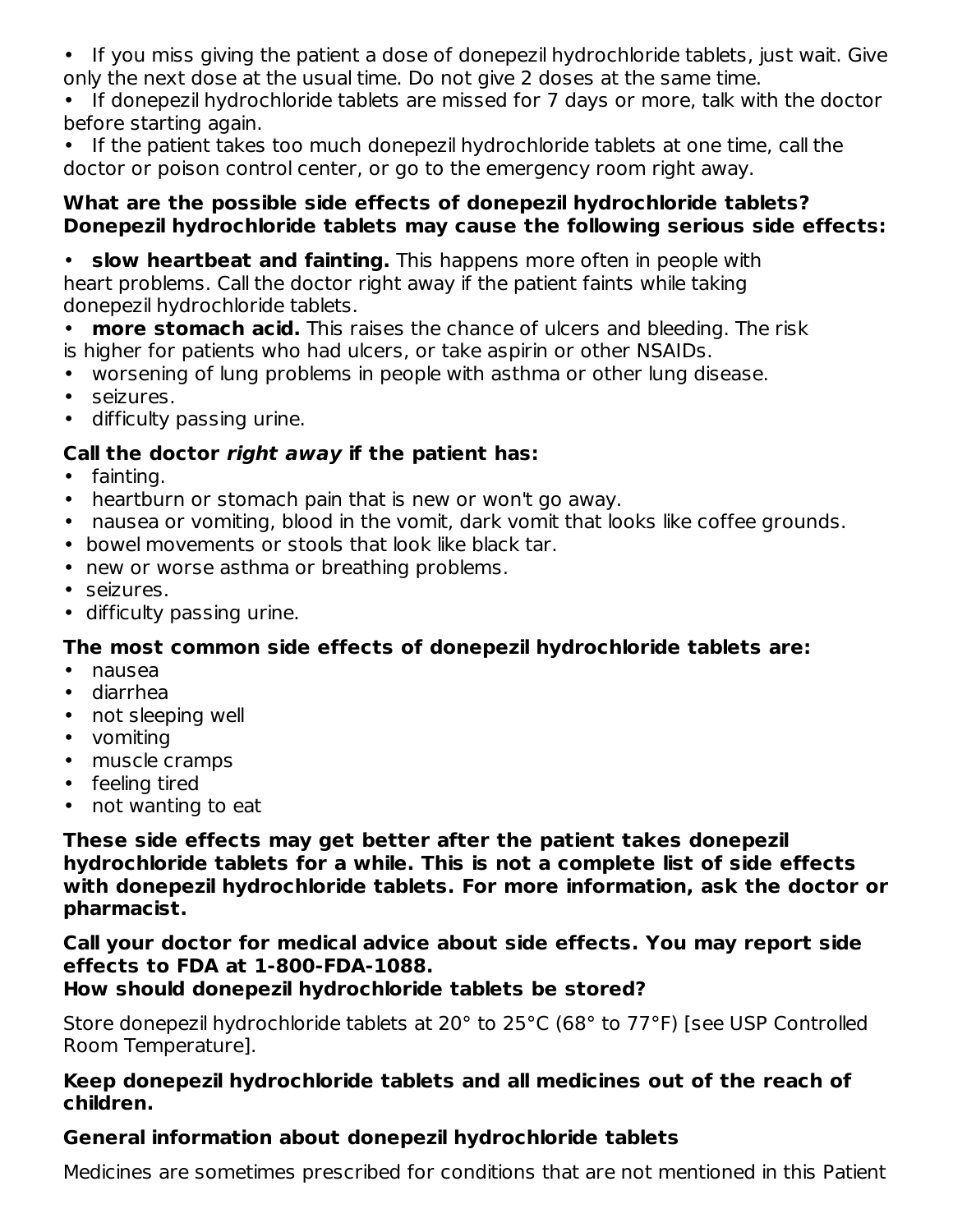Information Leaflet. Do not use donepezil hydrochloride tablets for a condition for which it was not prescribed. Do not give donepezil hydrochloride tablets to people other than the patient, even if they have the same symptoms as the patient, as it may harm them.

This leaflet summarizes the most important information about donepezil hydrochloride tablets. If you would like more information talk with the patient's doctor. You can ask your pharmacist or doctor for information about donepezil hydrochloride that is written for health professionals.

## **What are the ingredients in donepezil hydrochloride tablets?**

**Active ingredient:** donepezil hydrochloride USP

**Inactive ingredients:** corn starch, hydroxypropyl cellulose, lactose monohydrate, magnesium stearate and microcrystalline cellulose. The film coating contains hypromellose, polyethylene glycol, talc and titanium dioxide. Additionally, the 10 mg tablet contains yellow iron oxide as a coloring agent. Manufactured for:



Camber Pharmaceuticals Inc. Piscataway, NJ 08854 Manufactured by: HETERO™ HETERO LABS LIMITED Unit V, Polepally, Jadcherla, Mahaboob Nagar-509 301, India. Revised: September 2015

## **Donepezil hydrochloride**



## **Donepezil hydrochloride**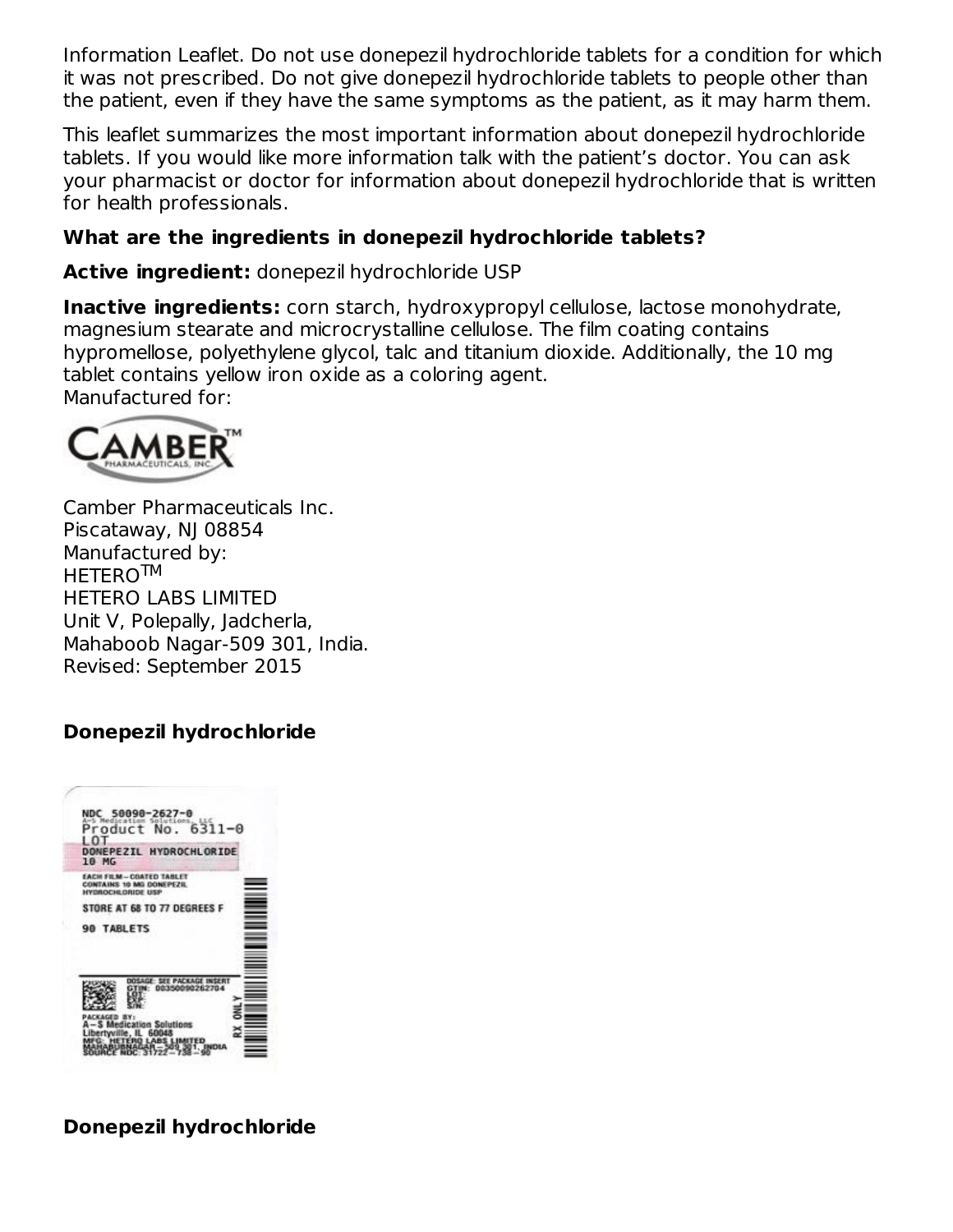

| <b>DONEPEZIL</b>                                                                                                        |                                           |                                                                   |  |                  |  |                          |                 |  |  |  |
|-------------------------------------------------------------------------------------------------------------------------|-------------------------------------------|-------------------------------------------------------------------|--|------------------|--|--------------------------|-----------------|--|--|--|
| donepezil hydrochloride tablet                                                                                          |                                           |                                                                   |  |                  |  |                          |                 |  |  |  |
|                                                                                                                         |                                           |                                                                   |  |                  |  |                          |                 |  |  |  |
| <b>Product Information</b>                                                                                              |                                           |                                                                   |  |                  |  |                          |                 |  |  |  |
| <b>Product Type</b>                                                                                                     | <b>HUMAN PRESCRIPTION</b><br><b>DRUG</b>  | <b>Item Code</b><br>NDC:50090-2627(NDC:31722-<br>(Source)<br>738) |  |                  |  |                          |                 |  |  |  |
| <b>Route of Administration</b>                                                                                          | ORAL                                      |                                                                   |  |                  |  |                          |                 |  |  |  |
|                                                                                                                         |                                           |                                                                   |  |                  |  |                          |                 |  |  |  |
| <b>Active Ingredient/Active Moiety</b>                                                                                  |                                           |                                                                   |  |                  |  |                          |                 |  |  |  |
|                                                                                                                         | <b>Ingredient Name</b>                    |                                                                   |  |                  |  | <b>Basis of Strength</b> | <b>Strength</b> |  |  |  |
| DONEPEZIL HYDROCHLORIDE (UNII: 302T2PJ89D) (DONEPEZIL -<br><b>DONEPEZIL</b><br>UNII:8SSC91326P)<br><b>HYDROCHLORIDE</b> |                                           |                                                                   |  | 10 <sub>mg</sub> |  |                          |                 |  |  |  |
|                                                                                                                         |                                           |                                                                   |  |                  |  |                          |                 |  |  |  |
| <b>Inactive Ingredients</b>                                                                                             |                                           |                                                                   |  |                  |  |                          |                 |  |  |  |
|                                                                                                                         | <b>Ingredient Name</b><br><b>Strength</b> |                                                                   |  |                  |  |                          |                 |  |  |  |
| <b>STARCH, CORN (UNII: O8232NY3SJ)</b>                                                                                  |                                           |                                                                   |  |                  |  |                          |                 |  |  |  |
| LACTOSE MONOHYDRATE (UNII: EWQ57Q8I5X)                                                                                  |                                           |                                                                   |  |                  |  |                          |                 |  |  |  |
| MAGNESIUM STEARATE (UNII: 70097M6I30)                                                                                   |                                           |                                                                   |  |                  |  |                          |                 |  |  |  |
| MICROCRYSTALLINE CELLULOSE (UNII: OP1R32D61U)                                                                           |                                           |                                                                   |  |                  |  |                          |                 |  |  |  |
| HYPROMELLOSE, UNSPECIFIED (UNII: 3NXW29V3WO)                                                                            |                                           |                                                                   |  |                  |  |                          |                 |  |  |  |
| POLYETHYLENE GLYCOL, UNSPECIFIED (UNII: 3WQ0SDW1A)                                                                      |                                           |                                                                   |  |                  |  |                          |                 |  |  |  |
| TALC (UNII: 7SEV7J4R1U)                                                                                                 |                                           |                                                                   |  |                  |  |                          |                 |  |  |  |
| TITANIUM DIOXIDE (UNII: 15FIX9V2JP)                                                                                     |                                           |                                                                   |  |                  |  |                          |                 |  |  |  |
| FERRIC OXIDE YELLOW (UNII: EX43802MRT)                                                                                  |                                           |                                                                   |  |                  |  |                          |                 |  |  |  |
| HYDROXYPROPYL CELLULOSE (1600000 WAMW) (UNII: RFW2ET671P)                                                               |                                           |                                                                   |  |                  |  |                          |                 |  |  |  |
|                                                                                                                         |                                           |                                                                   |  |                  |  |                          |                 |  |  |  |
| <b>Product Characteristics</b>                                                                                          |                                           |                                                                   |  |                  |  |                          |                 |  |  |  |
| Color                                                                                                                   | <b>YELLOW</b>                             | <b>Score</b>                                                      |  |                  |  | no score                 |                 |  |  |  |
| <b>Shape</b>                                                                                                            | <b>ROUND</b>                              | <b>Size</b>                                                       |  |                  |  | 9 <sub>mm</sub>          |                 |  |  |  |
| <b>Flavor</b>                                                                                                           |                                           | <b>Imprint Code</b>                                               |  |                  |  | 1;21                     |                 |  |  |  |
| <b>Contains</b>                                                                                                         |                                           |                                                                   |  |                  |  |                          |                 |  |  |  |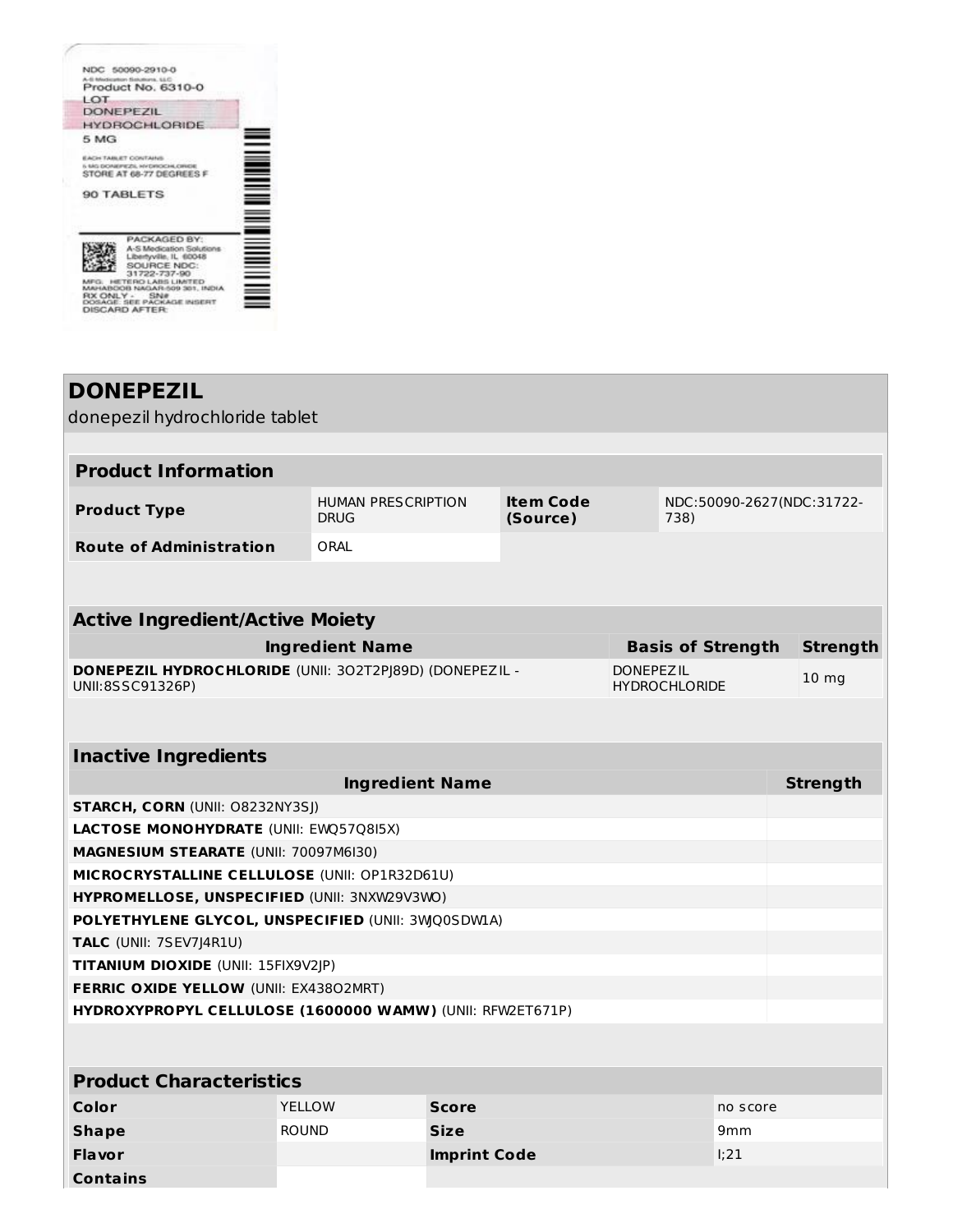| <b>Packaging</b><br><b>Item Code</b><br><b>Package Description</b><br>#<br>90 in 1 BOTTLE; Type 0: Not a Combination<br>NDC:50090-<br>1<br>2627-0<br>Product<br><b>Marketing Information</b><br><b>Marketing</b><br><b>Application Number or Monograph</b><br><b>Citation</b><br><b>Category</b><br><b>ANDA</b><br>ANDA203034<br><b>DONEPEZIL</b><br>donepezil hydrochloride tablet<br><b>Product Information</b><br><b>Item Code</b><br><b>HUMAN PRESCRIPTION</b><br><b>Product Type</b><br><b>DRUG</b><br>(Source)<br><b>Route of Administration</b><br>ORAL<br><b>Active Ingredient/Active Moiety</b><br><b>Ingredient Name</b><br>DONEPEZIL HYDROCHLORIDE (UNII: 302T2PJ89D) (DONEPEZIL - | <b>Marketing Start</b><br><b>Marketing End</b><br><b>Date</b><br><b>Date</b><br>11/17/2016<br><b>Marketing End</b><br><b>Marketing Start</b><br><b>Date</b><br>Date<br>02/02/2015<br>NDC:50090-2910(NDC:31722-<br>737) |  |  |  |  |  |  |
|-----------------------------------------------------------------------------------------------------------------------------------------------------------------------------------------------------------------------------------------------------------------------------------------------------------------------------------------------------------------------------------------------------------------------------------------------------------------------------------------------------------------------------------------------------------------------------------------------------------------------------------------------------------------------------------------------|------------------------------------------------------------------------------------------------------------------------------------------------------------------------------------------------------------------------|--|--|--|--|--|--|
|                                                                                                                                                                                                                                                                                                                                                                                                                                                                                                                                                                                                                                                                                               |                                                                                                                                                                                                                        |  |  |  |  |  |  |
|                                                                                                                                                                                                                                                                                                                                                                                                                                                                                                                                                                                                                                                                                               |                                                                                                                                                                                                                        |  |  |  |  |  |  |
|                                                                                                                                                                                                                                                                                                                                                                                                                                                                                                                                                                                                                                                                                               |                                                                                                                                                                                                                        |  |  |  |  |  |  |
|                                                                                                                                                                                                                                                                                                                                                                                                                                                                                                                                                                                                                                                                                               |                                                                                                                                                                                                                        |  |  |  |  |  |  |
|                                                                                                                                                                                                                                                                                                                                                                                                                                                                                                                                                                                                                                                                                               |                                                                                                                                                                                                                        |  |  |  |  |  |  |
|                                                                                                                                                                                                                                                                                                                                                                                                                                                                                                                                                                                                                                                                                               |                                                                                                                                                                                                                        |  |  |  |  |  |  |
|                                                                                                                                                                                                                                                                                                                                                                                                                                                                                                                                                                                                                                                                                               |                                                                                                                                                                                                                        |  |  |  |  |  |  |
|                                                                                                                                                                                                                                                                                                                                                                                                                                                                                                                                                                                                                                                                                               |                                                                                                                                                                                                                        |  |  |  |  |  |  |
|                                                                                                                                                                                                                                                                                                                                                                                                                                                                                                                                                                                                                                                                                               |                                                                                                                                                                                                                        |  |  |  |  |  |  |
|                                                                                                                                                                                                                                                                                                                                                                                                                                                                                                                                                                                                                                                                                               |                                                                                                                                                                                                                        |  |  |  |  |  |  |
|                                                                                                                                                                                                                                                                                                                                                                                                                                                                                                                                                                                                                                                                                               |                                                                                                                                                                                                                        |  |  |  |  |  |  |
|                                                                                                                                                                                                                                                                                                                                                                                                                                                                                                                                                                                                                                                                                               |                                                                                                                                                                                                                        |  |  |  |  |  |  |
|                                                                                                                                                                                                                                                                                                                                                                                                                                                                                                                                                                                                                                                                                               |                                                                                                                                                                                                                        |  |  |  |  |  |  |
|                                                                                                                                                                                                                                                                                                                                                                                                                                                                                                                                                                                                                                                                                               |                                                                                                                                                                                                                        |  |  |  |  |  |  |
|                                                                                                                                                                                                                                                                                                                                                                                                                                                                                                                                                                                                                                                                                               |                                                                                                                                                                                                                        |  |  |  |  |  |  |
|                                                                                                                                                                                                                                                                                                                                                                                                                                                                                                                                                                                                                                                                                               |                                                                                                                                                                                                                        |  |  |  |  |  |  |
|                                                                                                                                                                                                                                                                                                                                                                                                                                                                                                                                                                                                                                                                                               |                                                                                                                                                                                                                        |  |  |  |  |  |  |
|                                                                                                                                                                                                                                                                                                                                                                                                                                                                                                                                                                                                                                                                                               |                                                                                                                                                                                                                        |  |  |  |  |  |  |
|                                                                                                                                                                                                                                                                                                                                                                                                                                                                                                                                                                                                                                                                                               |                                                                                                                                                                                                                        |  |  |  |  |  |  |
|                                                                                                                                                                                                                                                                                                                                                                                                                                                                                                                                                                                                                                                                                               |                                                                                                                                                                                                                        |  |  |  |  |  |  |
|                                                                                                                                                                                                                                                                                                                                                                                                                                                                                                                                                                                                                                                                                               |                                                                                                                                                                                                                        |  |  |  |  |  |  |
|                                                                                                                                                                                                                                                                                                                                                                                                                                                                                                                                                                                                                                                                                               |                                                                                                                                                                                                                        |  |  |  |  |  |  |
|                                                                                                                                                                                                                                                                                                                                                                                                                                                                                                                                                                                                                                                                                               | <b>Basis of Strength</b><br><b>Strength</b>                                                                                                                                                                            |  |  |  |  |  |  |
|                                                                                                                                                                                                                                                                                                                                                                                                                                                                                                                                                                                                                                                                                               | <b>DONEPEZIL</b>                                                                                                                                                                                                       |  |  |  |  |  |  |
| UNII:8SSC91326P)                                                                                                                                                                                                                                                                                                                                                                                                                                                                                                                                                                                                                                                                              | 5 <sub>mg</sub><br><b>HYDROCHLORIDE</b>                                                                                                                                                                                |  |  |  |  |  |  |
|                                                                                                                                                                                                                                                                                                                                                                                                                                                                                                                                                                                                                                                                                               |                                                                                                                                                                                                                        |  |  |  |  |  |  |
|                                                                                                                                                                                                                                                                                                                                                                                                                                                                                                                                                                                                                                                                                               |                                                                                                                                                                                                                        |  |  |  |  |  |  |
| <b>Inactive Ingredients</b>                                                                                                                                                                                                                                                                                                                                                                                                                                                                                                                                                                                                                                                                   |                                                                                                                                                                                                                        |  |  |  |  |  |  |
| <b>Ingredient Name</b>                                                                                                                                                                                                                                                                                                                                                                                                                                                                                                                                                                                                                                                                        | <b>Strength</b>                                                                                                                                                                                                        |  |  |  |  |  |  |
| <b>STARCH, CORN (UNII: O8232NY3SJ)</b>                                                                                                                                                                                                                                                                                                                                                                                                                                                                                                                                                                                                                                                        |                                                                                                                                                                                                                        |  |  |  |  |  |  |
| LACTOSE MONOHYDRATE (UNII: EWQ57Q8I5X)<br><b>MAGNESIUM STEARATE (UNII: 70097M6I30)</b>                                                                                                                                                                                                                                                                                                                                                                                                                                                                                                                                                                                                        |                                                                                                                                                                                                                        |  |  |  |  |  |  |
| MICROCRYSTALLINE CELLULOSE (UNII: OP1R32D61U)                                                                                                                                                                                                                                                                                                                                                                                                                                                                                                                                                                                                                                                 |                                                                                                                                                                                                                        |  |  |  |  |  |  |
| HYPROMELLOSE, UNSPECIFIED (UNII: 3NXW29V3WO)                                                                                                                                                                                                                                                                                                                                                                                                                                                                                                                                                                                                                                                  |                                                                                                                                                                                                                        |  |  |  |  |  |  |
|                                                                                                                                                                                                                                                                                                                                                                                                                                                                                                                                                                                                                                                                                               |                                                                                                                                                                                                                        |  |  |  |  |  |  |
|                                                                                                                                                                                                                                                                                                                                                                                                                                                                                                                                                                                                                                                                                               |                                                                                                                                                                                                                        |  |  |  |  |  |  |
| TITANIUM DIOXIDE (UNII: 15FIX9V2JP)                                                                                                                                                                                                                                                                                                                                                                                                                                                                                                                                                                                                                                                           |                                                                                                                                                                                                                        |  |  |  |  |  |  |
| HYDROXYPROPYL CELLULOSE (1600000 WAMW) (UNII: RFW2ET671P)                                                                                                                                                                                                                                                                                                                                                                                                                                                                                                                                                                                                                                     |                                                                                                                                                                                                                        |  |  |  |  |  |  |
|                                                                                                                                                                                                                                                                                                                                                                                                                                                                                                                                                                                                                                                                                               |                                                                                                                                                                                                                        |  |  |  |  |  |  |
| <b>Product Characteristics</b>                                                                                                                                                                                                                                                                                                                                                                                                                                                                                                                                                                                                                                                                |                                                                                                                                                                                                                        |  |  |  |  |  |  |
| Color<br><b>WHITE</b>                                                                                                                                                                                                                                                                                                                                                                                                                                                                                                                                                                                                                                                                         |                                                                                                                                                                                                                        |  |  |  |  |  |  |
| <b>Score</b>                                                                                                                                                                                                                                                                                                                                                                                                                                                                                                                                                                                                                                                                                  |                                                                                                                                                                                                                        |  |  |  |  |  |  |
| <b>ROUND</b><br><b>Size</b><br><b>Shape</b>                                                                                                                                                                                                                                                                                                                                                                                                                                                                                                                                                                                                                                                   | no score<br>7 <sub>mm</sub>                                                                                                                                                                                            |  |  |  |  |  |  |
| POLYETHYLENE GLYCOL, UNSPECIFIED (UNII: 3WQ0SDWIA)<br>TALC (UNII: 7SEV7J4R1U)                                                                                                                                                                                                                                                                                                                                                                                                                                                                                                                                                                                                                 |                                                                                                                                                                                                                        |  |  |  |  |  |  |

**Contains**